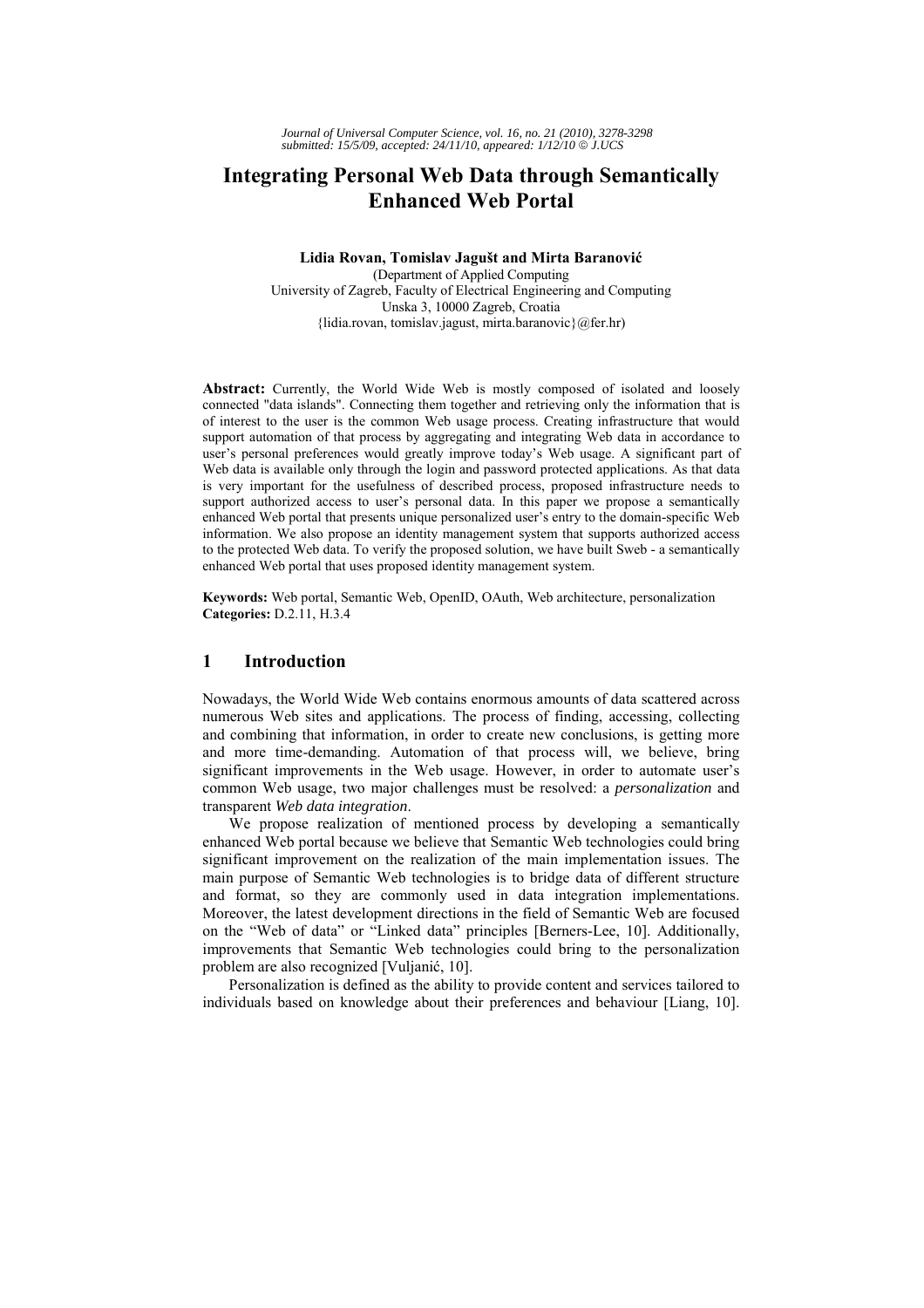Therefore, it can be assumed that a personalization system delivers better results when having at disposal a broader set of user's personal data, usually stored in login and password protected Web applications.

In general, the available Web data, depending on the access method, can be divided into two subsets:

- **•** publicly available data
- data accessed through the access control system

While there are standardized Semantic Web protocols for accessing publicly available Web data [Clark, 09], standard that defines how to implement authorized access and retrieval of the protected data between remote applications/services is still not proposed. In this paper, as a scientific contribution, we propose a solution for the problem of authorized access to protected data on the Web using the Semantic Web technologies. We developed a prototype of a semantically enhanced Web portal that uses the proposed solution for achieving authorized access and could represent a comprehensive solution to a unified data access on the Web.

This paper is organized as follows. We start out, in Section 2 by elaborating the idea of semantically enhanced Web portal, explaining the need of architectural requirements the portal should meet and emphasizing the main technical issues it deals with. In Section 3 we propose identity management system that supports authorized access to the protected Web data. Section 4 presents the developed Web portal prototype. In Sections 5 and 6 we analyze and discuss possible solutions of technical issues: personalization, customization, data aggregation and data integration, respectively. Section 7 gives an architecture overview of the portal we developed. Finally, we conclude in Section 8 with a brief summary and a short outlook to the future work.

# **2 Semantically Enhanced Web portal**

The idea of a Web portal is to collect information from different sources and create a single point of access to data, expertise and applications. Hence, the portals are designed as environment of data integration and a personalized display. In other words, portals are designed as an environment that provides support in performing user's everyday tasks from a particular domain. Today, the different applications are used to fulfil individual needs and interests of a particular user. For example,  $Flick<sup>1</sup>$ is used to organize pictures, Facebook<sup>2</sup> as a social network tool, Google Calendar<sup>3</sup> as an organizer, etc. The functionality of each application is developed in a way that is the most convenient to the user, which, as a side-effect, causes the fragmentation of personal data on the Web. To efficiently perform frequent daily tasks, there is a need to integrate portal domain data and user's personal data stored in various Web applications. For example, one possible scenario is: the Web portal based on user's preferences offers a personalized list of events that the user might find interesting, user finds one such interesting event and decides to integrate it into her calendar

 $[1]$ <sup>1</sup> www.flickr.com

<sup>[2] &</sup>lt;sup>2</sup> www.facebook.com

 $[3]$ <sup>3</sup> www.google.com/calendar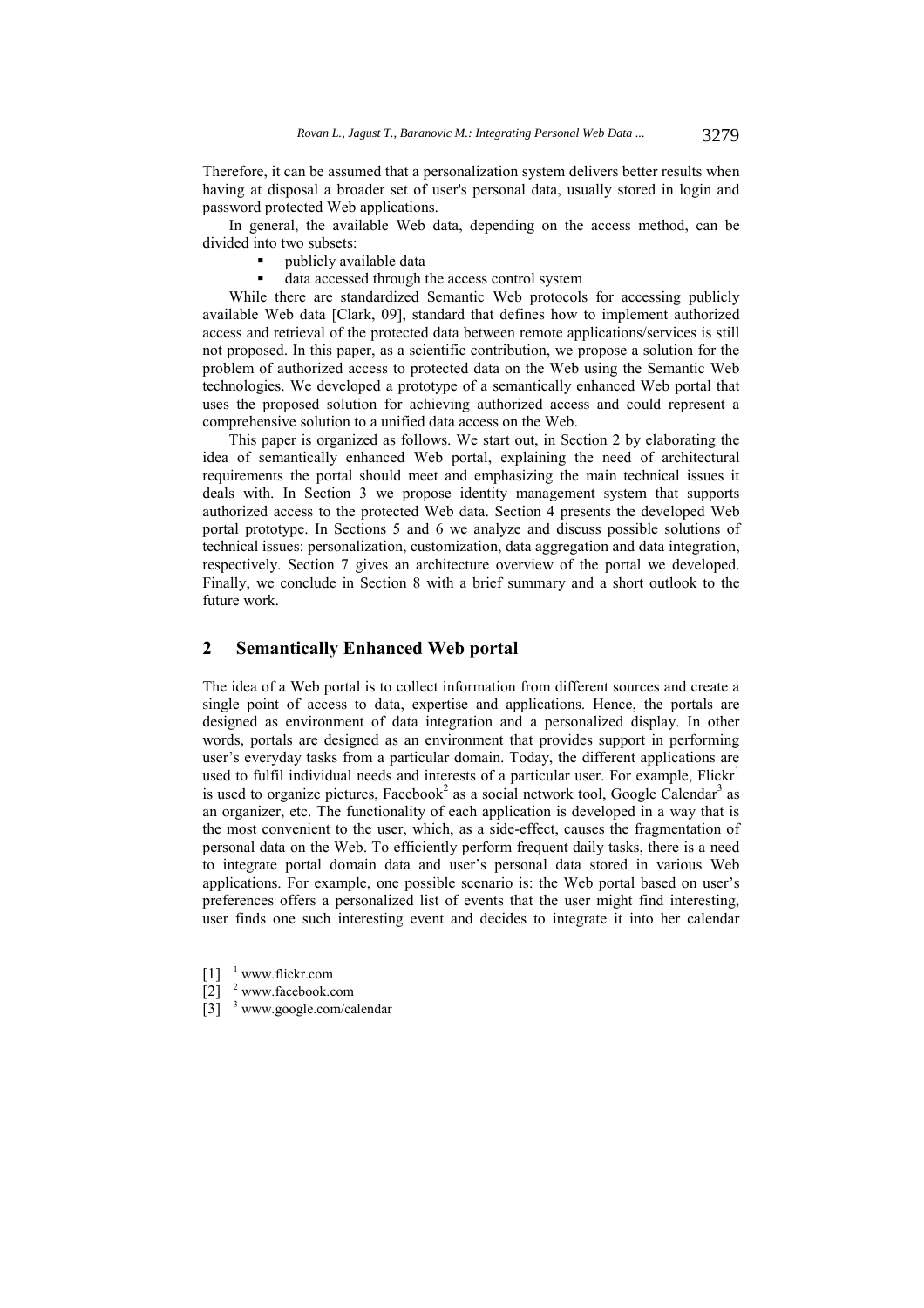located in another application, at the same time wants to identify potential collisions in the schedule, and notify her friends using the contacts list from a third application.

Thus, the portal that suits the needs of today's typical user presents integrated data from a chosen domain and connects it with user's personal information stored in various applications. Specifically, the portal integrates:

- its own data
- publicly available information on the Web
- various data services accessed through the access control systems

Main functionalities that Web portal has to include are: data aggregation, data integration and data personalization. Although the technical realization of the main portal functionalities can be significantly improved with the usage of Semantic Web technologies, our observation was that these technologies are mostly used in the development of non critical applications, with no need to provide a completeness of solution. Lack of development of architecturally complete solutions resulted in a lack of technologies for authenticated access to the protected Web data. Even though, the recently formed Linked Data principles have made a huge impact on the standardization of the methods used in the Semantic Web data integration [Bizer, 09a, Bizer, 09b], the problem of including protected data in the data integration process has been left intact.

In order to meet the demands of today's most successful Web applications, we set the following architectural requirements that the Web portal developed using the technologies we propose in this paper additionally has to satisfy: [Murugesan, 07]

- a) maintainability (extensibility, adaptability and simplicity)
- b) security
- c) usability (data coherence and high user-interactivity)
- d) scalability
- e) robustness and reliability
- f) interoperability

Software architecture is defined as a configuration of architectural elements constrained in their relationships in order to achieve a desired set of architectural properties [Perry, 92]. We have performed analysis of the available Semantic Web recommendations and development tools and made adequate choices for each of technical problems. We have tried to choose the ones that best meet given architectural requirements and follow World Wide Web Consortium (W3C) recommendations, so our solution would be in accordance with established standards.

We discovered that by using the existing technologies only, our solution does not meet all the set architectural requirements, Therefore, as proposed solution to the perceived problem, we developed a system for identity management in the semantic Web environment and here we propose its architecture and explain the way it is used in semantically enhanced Web portal. During development of the prototype, our hypotheses were verified and architectural trade-offs, along with needed discrepancies from standardization, were pointed out.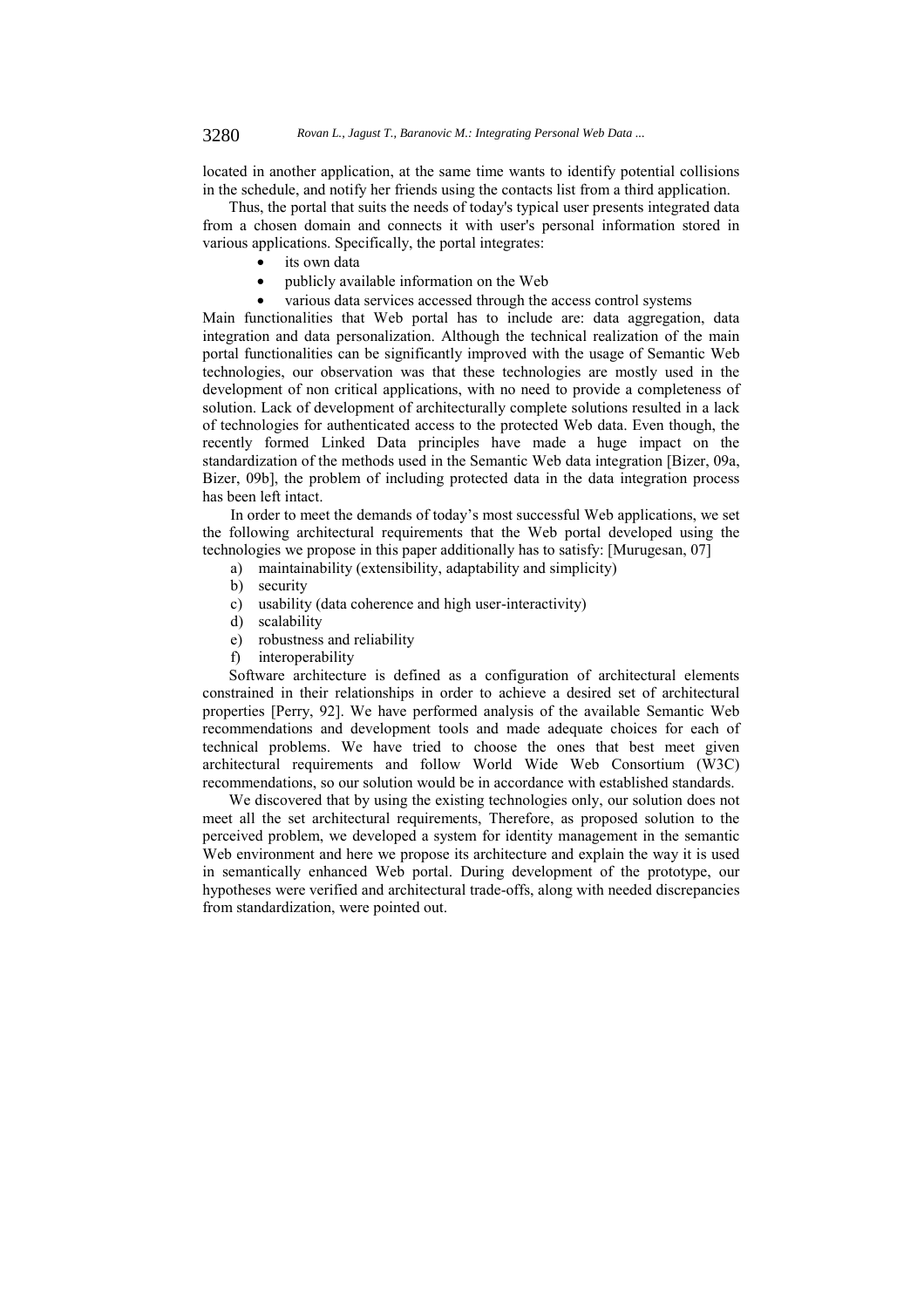### **3 Achieving authorized access to personal Web data**

The process of retrieving data from the remote location through the access control system includes user identification, authentication of remote applications, and finally, the data retrieval itself. The analysis of the research results in the field of protected data access [Grzonkowski, 05; Kruk, 04; Pashalidis, 03; Samar, 99; Suriadi, 09] has shown that there was no adequate infrastructure and methods that could meet the objectives set out in this research. However, by examining the available solutions and achievements in the field of identification [OpenID, 09], authorization [Atwood, 09], methods of storing user's personal data [Brickley, 08] and the mechanism of data access [Clark, 09], we discovered that combined usage of research results in these areas could provide a desired solution. We propose a system for identity management on the Web and an expansion of the SPARQL protocol (SPROT) [Clark, 09], that used together with a semantically enhanced Web portal, allows a secure Web data integration. Below is a detailed explanation of the proposed solution.

#### **3.1 Identity management system**

An identity management system is thought as both an authentication system and attribute management system. There are two distinct approaches to identity management: "centralized identity management" and "federated identity management" [Miyata, 06]. In this paper we propose a centralized identity management system. We argue that the identity management system, for successful operation in the Semantic Web environment, must have the following characteristics:

- 1. enabling a single sign-on
	- only one identifier / authenticator pair (eg, user name and password) for all services
	- single user login action for all available services/applications
- 2. user profile understandable to computers and stored in a way that allows easy sharing
- 3. ensuring the safety, privacy and data protection

During the implementation of system that accesses and retrieves protected data, we discovered that the main technical problem was to achieve the secure access procedure, while preserving architectural requirements of usability and interoperability. Usability here implies a transparent access to all data sources, or the process of identifying, collecting and integrating data without explicit user involvement. Single sign-on is a mechanism that provides required behaviour. In order to allow interoperability, we proposed semantic data storage and developed protocols for the secure exchange of semantic content.

The Table 1 shows a summary of all decisions made in defining and creating an identity management system for the Web environment. The reasons for every decision are provided explaining the influence of that decision on the semantically enhanced Web application architecture that uses the proposed identity management system. Every decision is explained in detail in the text below.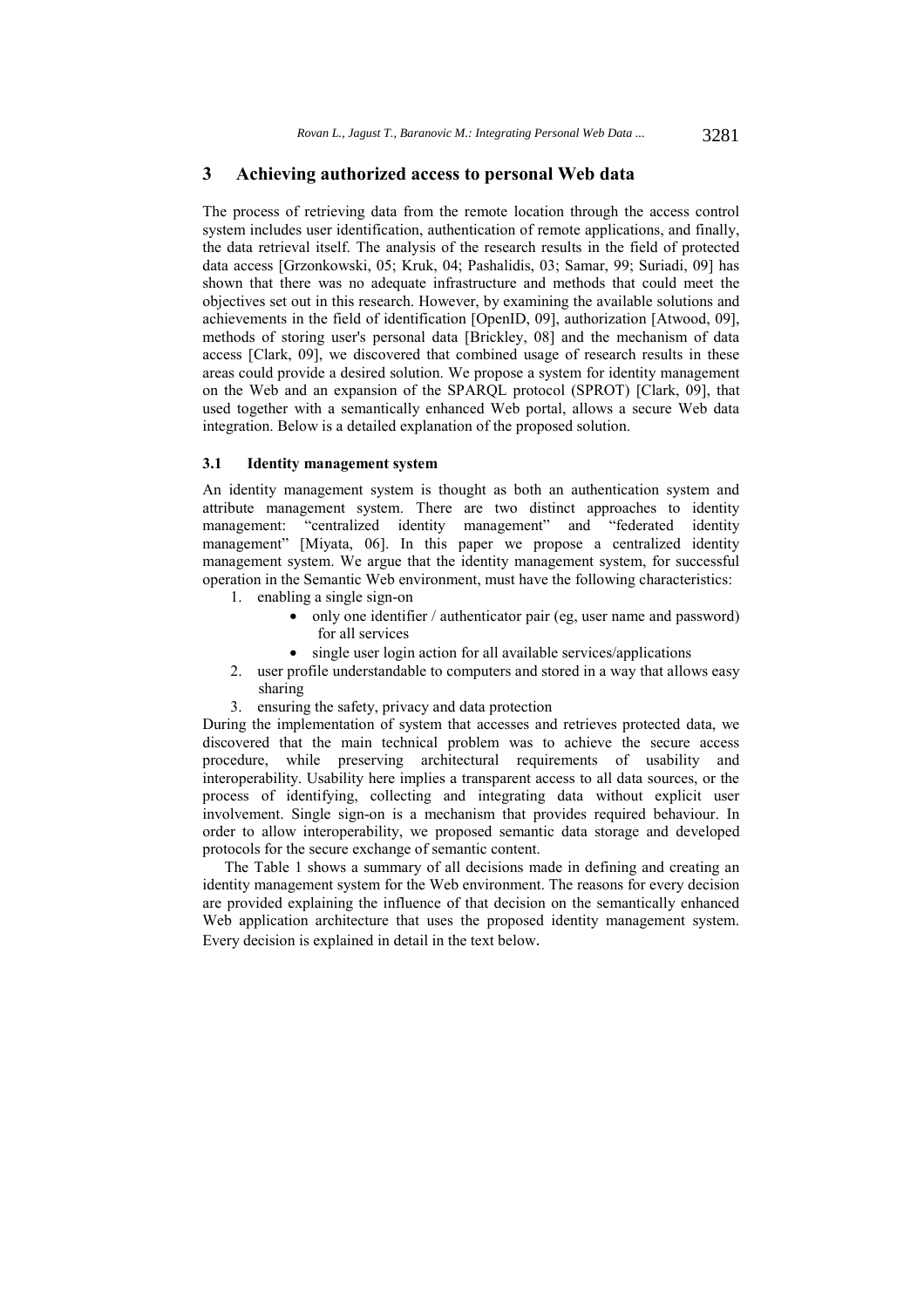| decision                                    | reason – impact on the<br>semantic Web applications<br>architecture |  |  |
|---------------------------------------------|---------------------------------------------------------------------|--|--|
| separation of identity management<br>system | easier application maintenance                                      |  |  |
| single sign-on                              | usability                                                           |  |  |
| one identifier / authenticator pair         | interoperability                                                    |  |  |
| single user login action                    | usability                                                           |  |  |
| semantic user profile                       | interoperability                                                    |  |  |
| SPROT protocol extension                    | maintainability<br>scalability<br>interoperability                  |  |  |
| access control system                       | security<br>privacy                                                 |  |  |

*Table 1: Reasons for decisions that were made during the creation of the identity management system* 

#### **3.2 Single sign-on**

The solution of described problem requires access to protected data stored in various applications. To avoid continuous repetition of the sign-in procedure in each application individually, it is necessary to implement a single sign-on. A single signon feature means that user can access multiple applications/services without the need for a separate login to each site. So, in this way, the access to all protected data is allowed, while preserving the ease of use.

During the time, number of applications/services that average user accesses on daily basis has grown. Remembering passwords and managing identities for that number of services is cumbersome for the users. The problem of user profile maintenance can be viewed from two sides, the user and the developer side. The identity maintenance costs become higher over the time. Frequent problems are forgotten passwords, incorrect and inconsistent data, the need for communication with other services, and most important - security [Samar, 99]. These reasons are in favour of the decision that the identity maintenance should be separated from the applications themselves, because such a solution would obviously reduce the maintenance cost. Easy maintenance is one of the requirements on the architecture of Semantic Web applications that were set out in this study. Isolation of identity management system from the applications means that users must have only one identifier / authenticator pair for multiple applications.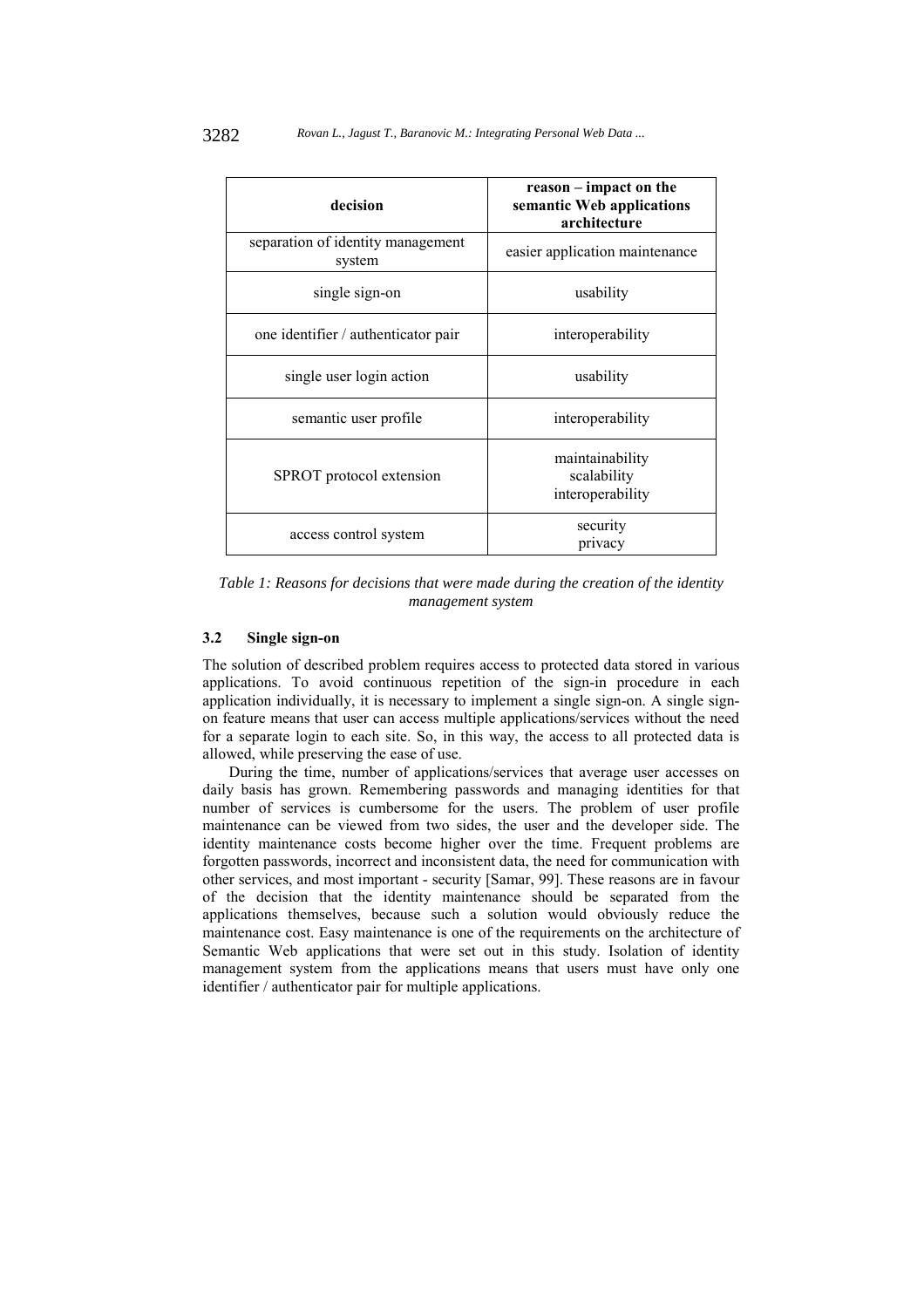#### **3.2.1 Single identifier and authenticator**

For the identity management system we chose OpenID [OpenID, 09] as solution to the first requirement stated before (only one pair of identifier and authenticator). OpenID is an open, decentralized, free framework for user-centric digital identity; that is a decentralized mechanism for a single sign-on. There are two reasons why this mechanism was chosen:

 - as an identifier OpenID uses Uniform Resource Identifier (URI), which means that it fits into the Semantic Web principles

- it is globally accepted (a number of existing applications use it)

It is necessary to further explain what exactly means to use only one identifier / authenticator pair. The user can choose any preferable service as her OpenID service provider (eg. getopenid.com, myopenid.com, etc ...), and as such it is a decentralized mechanism. Also, the user can create and maintain an unlimited number of identities, if there is a need for that. So, if necessary, the user can have multiple URIs, mutually independent. To achieve a single sign-on, applications must support the OpenID signon mechanism. Thus, the OpenID URI can be treated as a user's global unique identifier. The introduction of the global identifier seems to be in a contradiction with the basic principles of the Semantic Web, since it introduces a form of centralization. Introducing centralization is essential for achieving the integration of user's private information, because if it was allowed for users to have different URI-s in various applications, integration of user data would require the use of some form of URI equalization. Currently, all the approaches for discovering and setting links between semantic data sources are based on the similarity metrics [Hausenblas, 08; Hassanzadeh, 09; Raimond, 08; Volz, 09; Wang, 06]. Implementing integration according to the Linked data principles [Bizer, 09b], hence searching for patterns or using similarity metrics, causes the following problems: the accuracy is not guaranteed, the use of similarity metrics requires that an application has access to protected data over which the inference would be done what violates the privacy of users (eg. the comparison of name, mail address, etc.). Consequently, without the mediation on the higher level (e.g. between data owners) automatic personal data integration is impossible. Therefore, OpenID URI can be regarded as the global Web identifier. Further, when appropriately generated it does not have to be selfexplanatory, thus not revealing any personal information.

We note here that OpenID system as an authenticator uses password, so vulnerabilities of using passwords as authenticator [Notoatmodjo, 07] should be taken under consideration.

#### **3.2.2 User profile**

The choice of technologies for storing a user profile has a strong influence on the architectural requirement to support interoperability. That condition can be reformulated in the following statement: *1) user profile must be understandable by computers*, and *2) multiple services should be allowed to access and use it*.

A large number of researches propose usage of the FOAF (Friend-of-a-friend) vocabulary [Brickley, 09] for describing profile data [Ankolekar, 06; Grzonkowski, 05; Kruk, 04]. It is a RDF(S) (Resource Description Framework (Schema)) vocabulary, so the requirement that computers must understand the data is fulfilled.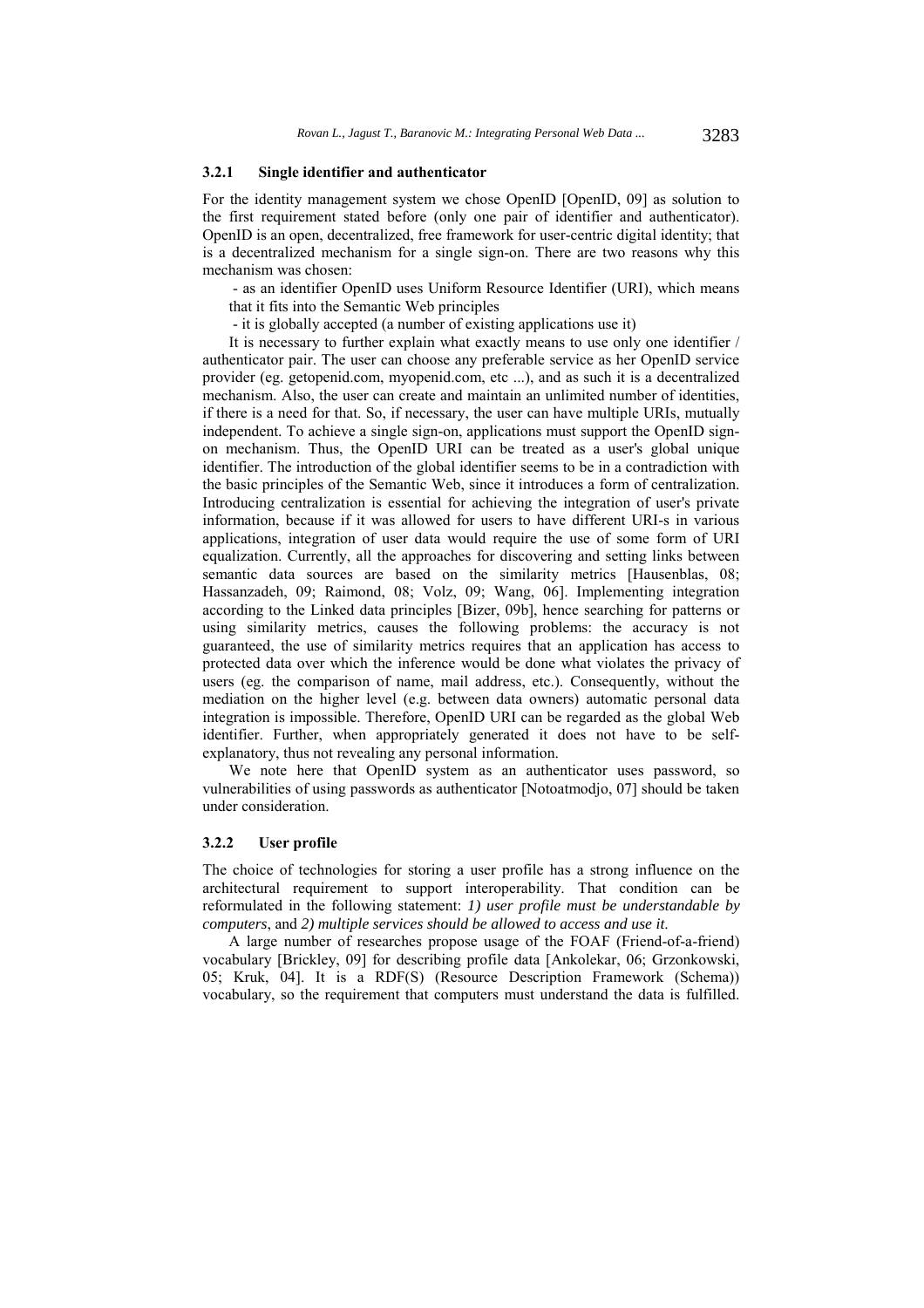Possibility of integrating FOAF vocabulary and the OpenID technology is also recognized, so the latest FOAF specification includes an OpenID support [Brickley, 09]. Since FOAF has a limited set of properties, for the description of user profiles a more general solution is proposed. It is also based on FOAF, but it can use any number of RDF vocabularies.

In order to satisfy the second requirement, collaborative use of profile data by remote services, standardization of data access becomes an imperative. The Web portal must be able to access various service providers (eg Google, Verisign, etc..), depending which one was chosen as the user's OpenID provider. In case when such access is standardized, developing and maintaining costs of Web portal are much lower. Since the profile is written in RDF and stored at a remote location, a natural choice for data access is the SPROT protocol and the SPARQL access point.

#### **3.2.3 User profile data access**

The collaborative use of user's profile rises, besides technological and legal questions. Here, we emphasize the personal information protection. Users want different subsets of data to be visible to different services (see Figure 1). The focus of existing solutions for identity management on the Internet is on the identification and authentication while this study emphasizes the authorization of data access. To provide appropriate level of security, including data protection, access control analogous to the one in relational database systems has to be implemented.



*Figure 1: User profile service permissions* 

Appearance of OpenID 2.0 specification made storage and exchange of arbitrary attributes possible [Fitzpatrick, 09]. That solution has two major disadvantages: *1) the same information is available to all accessing services* and *2) attributes do not have a well defined meaning*. Using RDF to store the profile data eliminates the second problem. Solving access control issue is a much bigger challenge. As an access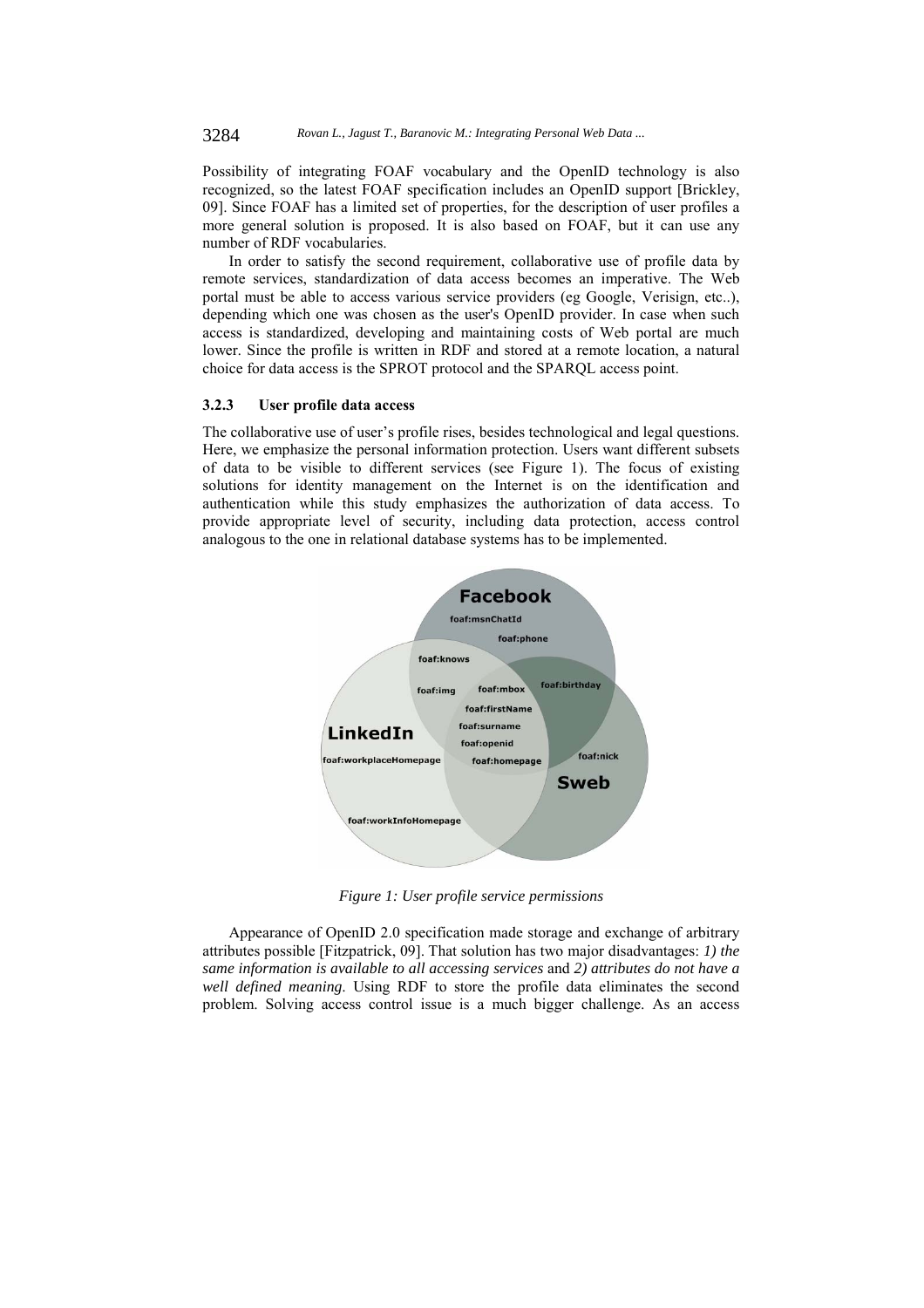technology we propose the SPROT protocol. Our approach is made in accordance to the best practices from the database field, based on the belief that in the future RDF triple stores will be used as backends for applications in analogy to existing relational databases [Dietzold, 06]. Performance of triple stores is constantly increasing, so in the near future data storage alone should no longer be an issue [Bizer, 09c]. SPARQL endpoint (REST Web service) is a chosen data access method mainly because REST based design is both a fundamental enabling technology of Web 2.0 and a natural fit for Semantic Web operations [Battle, 08].

Access control for the proposed identity management system includes the ability to limit access to services. Additionally it can allow access (and the type of access) for each service only to the specific data. The Figure 2 shows the interface through which the user assigns permissions in the identity management system implemented as a part of this research. The smallest granularity is granting access on the triplet (statement). Based on the set of permissions over the triples, semantic repository can perform access control. Access control between the accessing service and the SPARQL access point is carried out by OAuth technology.

| <b>Service permissions</b> |                                    |          |                  |               |               |  |
|----------------------------|------------------------------------|----------|------------------|---------------|---------------|--|
| property                   | value                              | Linkedin | Facebook         | <b>Flickr</b> | <b>Delete</b> |  |
| foat firstName             | Lidia                              | READ     | <b>READ</b>      | <b>READ</b>   | ×             |  |
| foaf.homepage              | http://www.fer.hr/lidia.rovan READ |          | WRITE            | <b>READ</b>   | ×             |  |
| foaf.mbox                  | lidia.rovan@fer.hr                 | READ     | <b>NONE</b>      | <b>NONE</b>   | ×             |  |
|                            | Irovan@gmail.com                   | NONE     | <b>READ</b>      | <b>NONE</b>   | ×             |  |
| foat sumame                | Rovan                              | NONE     | NONE             | <b>READ</b>   | ×             |  |
|                            |                                    |          | Add new property |               |               |  |
| property                   |                                    | value    |                  | Add           |               |  |
| v.<br>                     |                                    |          |                  |               |               |  |

*Figure 2: Triple permissions – user interface* 

OAuth [Atwood, 09] is an open protocol that enables secure API authorization and is now imposed as a standard access control mechanism to the services that access user's private data. The proposed solution for authorized access to user data stored in the identity management system consists of the following basic components (see Figure 3):

- 1. hybrid OpenID/OAuth service provider
- 2. access control framework
- 3. SPARQL Protocol for RDF (SPROT) protocol extension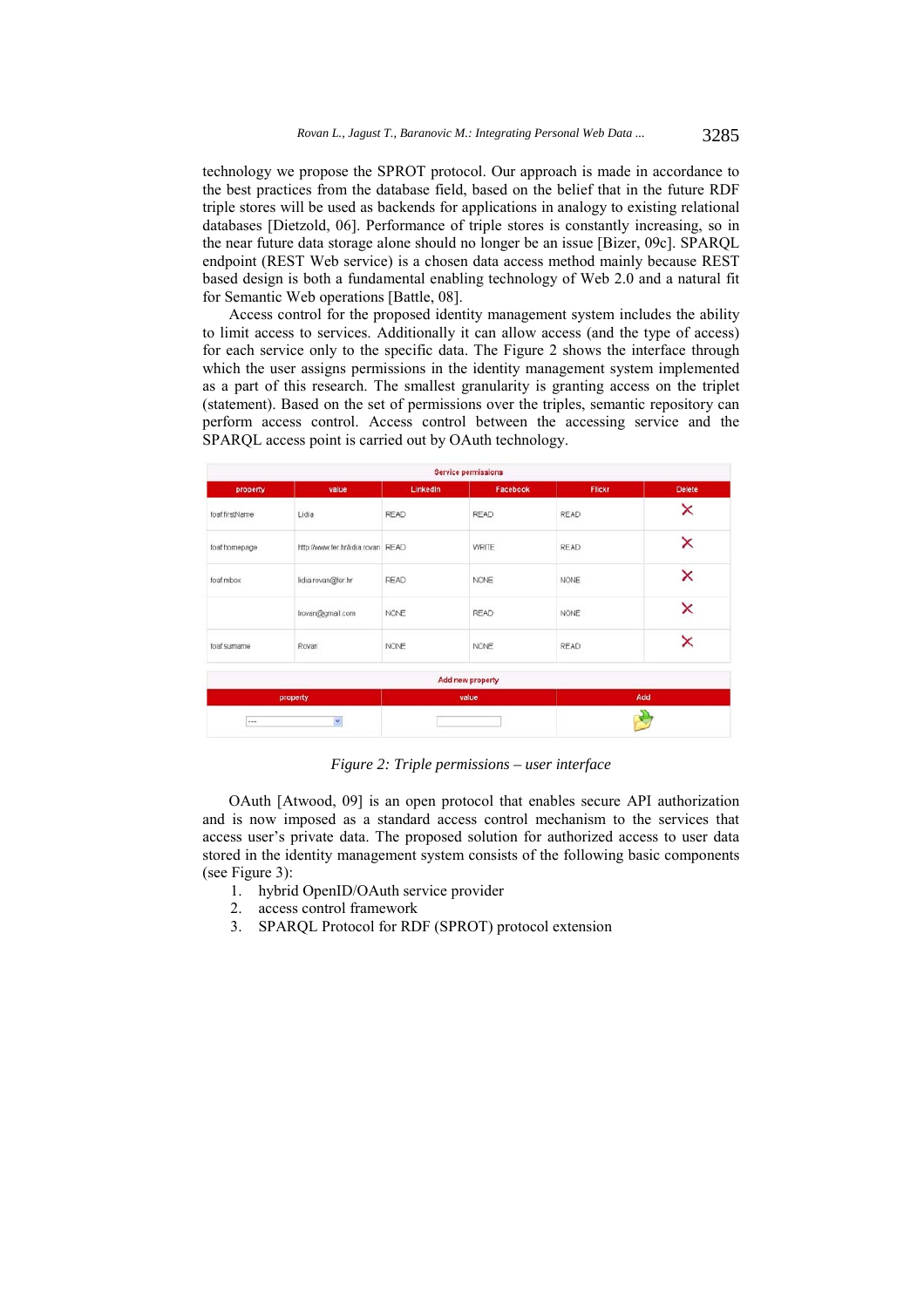

*Figure 3: Identity management and single sign-on system* 

### **3.2.4 Hybrid OpenID/OAuth service provider**

OpenID is used in conjunction with OAuth to delegate access to the service required by the consumer. Here, a final destination is a service which provides user's profile data. To enable the data retrieval, user has to be authenticated and access to consumer application has to be authorized by the user. Authorization rights could be set in advance trough the preferences page or during the acquisition process. Data flow is shown in figure (see Figure 4).



*Figure 4: Single sign-on data flow* 

### **3.2.5 SPARQL Protocol for RDF (SPROT) protocol extension**

During the development a lot of care was devoted to the usability of proposed system by the developer's side. For that reason the entire process on the remote service side is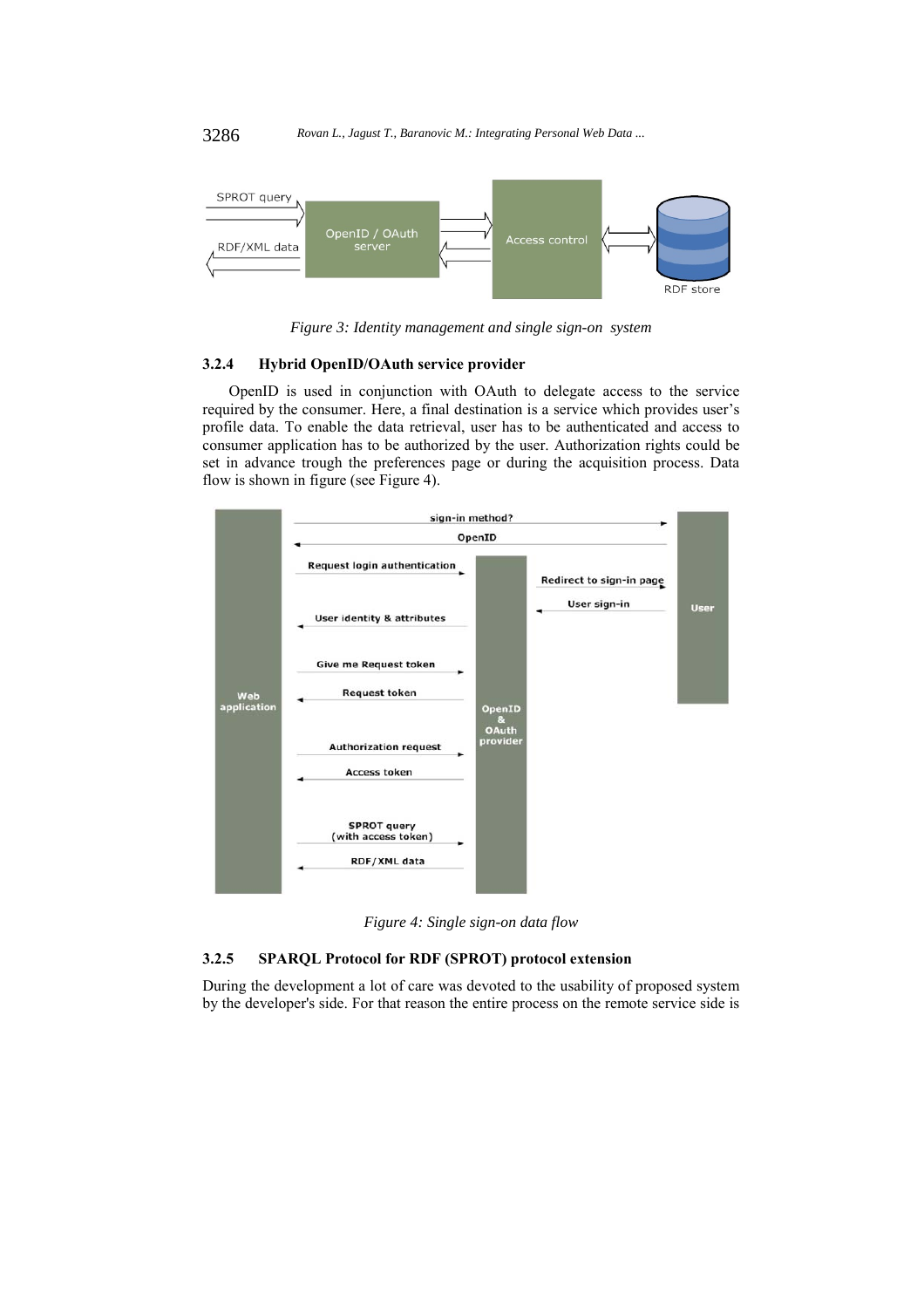performed by a single SPROT query. In order to implement such approach, we propose SPROT protocol extension, in the form of additional parameters that contain the necessary data for OpenID / OAuth communication.

SPROT is a method of performing queries through SPARQL endpoint. SPARQL URI consists of three parts: 1) SPARQL endpoint URL, 2) the graphs to be queried against and 3) the query itself.

The SPARQL URI consisting of these three parts looks like this:

```
GET/endpoint/profile/ HTTP/1.1
Host: http://www.sWeb.zpr.fer.hr
Content-Type: application/atom+xml 
query="SELECT%20DISTINCT%20%3Fname%20%3Fmbox%0D%0AWHERE%20%
7B%20%3Fx%20foaf%3Aname%20%3Fname%3B%20%09%20%0D%0Afoaf%3Am
box%20%3Fmbox%7D%0D%0A"
```
*Figure 5: SARQL URI example*

We propose an extension of the SPARQL URI to include parameters needed for OAuth authentication. Parameters are included in the Authorization header following OAuth 1.0 specification [Atwood, 09] for accessing protected resources. Figure 6 shows an example of the extended SPARQL URI:

```
GET/endpoint/profile/ HTTP/1.1
Host: http://www.sWeb.zpr.fer.hr
Content-Type: application/atom+xml 
query="SELECT%20DISTINCT%20%3Fname%20%3Fmbox%0D%0AWHERE%20%
7B%20%3Fx%20foaf%3Aname%20%3Fname%3B%20%09%20%0D%0Afoaf%3Am
box%20%3Fmbox%7D%0D%0A"
Authorization:OAuth
OAuth_token="1%2Fab3cd9j4ks73hf7q",
OAuth_signature_method="HMAC-SHA1",
OAuth_signature="WyKGTLsxOfTLcDIVwH5hHeqzpwI%3D",
OAuth_consumer_key="sWeb",
OAuth_timestamp="1231956529",
OAuth_nonce="57451704142536",
OAuth version="1.0"
```
*Figure 6: Extended SPARQL URI example* 

#### **3.2.6 Access control framework**

After the successful OAuth authorization process, consumer gains the access token which presents a key to the data access services (see Figure 4). Application uses that token for all further communication to the provider. Since every access token is specific to only one user and application, it is easy for provider to read out the needed information: user and consumer application. That two parameters are passed to the access control tool and proper query filtering is performed. Before consumer request is forwarded to the access control framework, OAuth provider confirms validity of the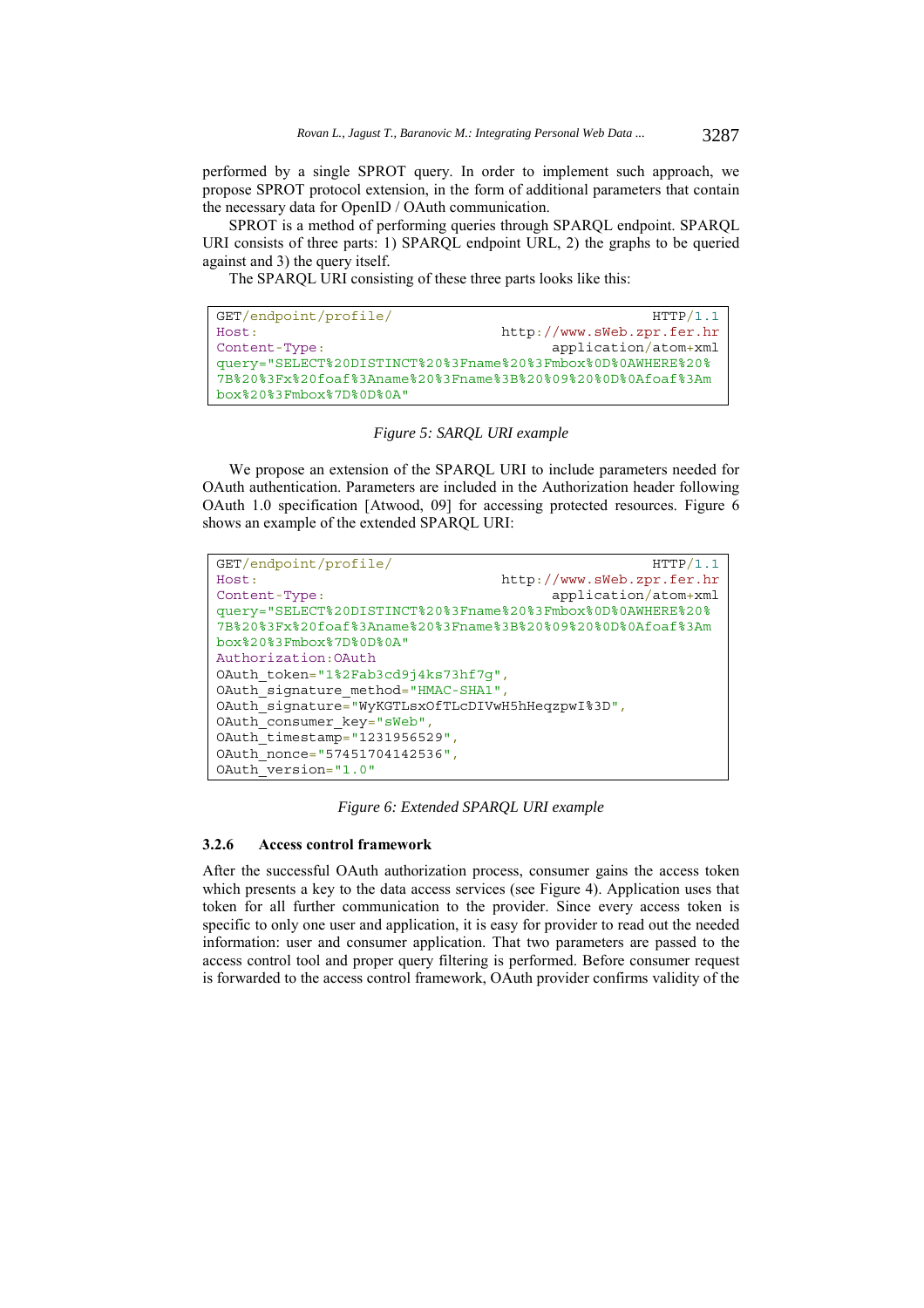access token. Query results are returned to the consumer in accordance to the SPROT specification.

Triple stores access control is crucial and results in that area could trigger greater acceptance of the Semantic Web technologies. From an architectural point of view, at the moment, application security is the weakest part of the Semantic Web. The lack of open access control solutions forced us to build our own light-weight system as a proof of our ideas. For each application that is registered as a user profile consumer we construct two RDF models: one containing only triplets with the read-only permission and the other containing triplets with the modify permission. As a result, application has access only to the subset of user profile data that matches to the set policy.

Although there are perceivable results in the aceess control field [Bizer, 09a; Dietzold, 06; Manjunath, 09; Jain, 06; Reddivari, 07], without a more serious implementation we will not have the objective feedback. For example, none of the approaches provides user interface for policy management which affects usability. But what seems to be the most discouraging in this area is discrepancy from standardization, importance of which we already emphasized.

#### **4 Sweb**

Sweb is a semantically enhanced Web portal intended for the student population. The services it provides can be classified into two categories: entertainment information and personal services. (see Figure 7) The entertainment information is gathered using RSS/RDF feeds from the following sites:

- Student Centre, University of Zagreb portal $4 -$ (news feed)
- Croatian music site<sup>5</sup> (news feed and upcoming concerts feed)
- KSET: Electrical Engineering Students' Club<sup>6</sup> (upcoming events feed)

Besides general entertainment information, portal offers a full personalized schedule of the student's study obligations (e.g. lecture schedule, exam dates, enrolment dates, etc…). Information about study obligations is gathered from several faculty information systems. Usage of various e-learning systems led to the fragmentation of information about student study. In order to retrieve all needed data related to one course, sometimes student has to use three or four different Web applications (one containing lecture schedule, the other containing midterm dates, etc...). As a basic personal service, users create an overview on all of their activities through importing dates of interest (entertainment events, exams dates, etc..) into their calendars (e.g. Google calendar). In addition, as the aspect of socialization, users can leave comments on news and participate in the forum.

[4] www.sczg.hr

- [5] www.muzika.hr
- [6] www.kset.org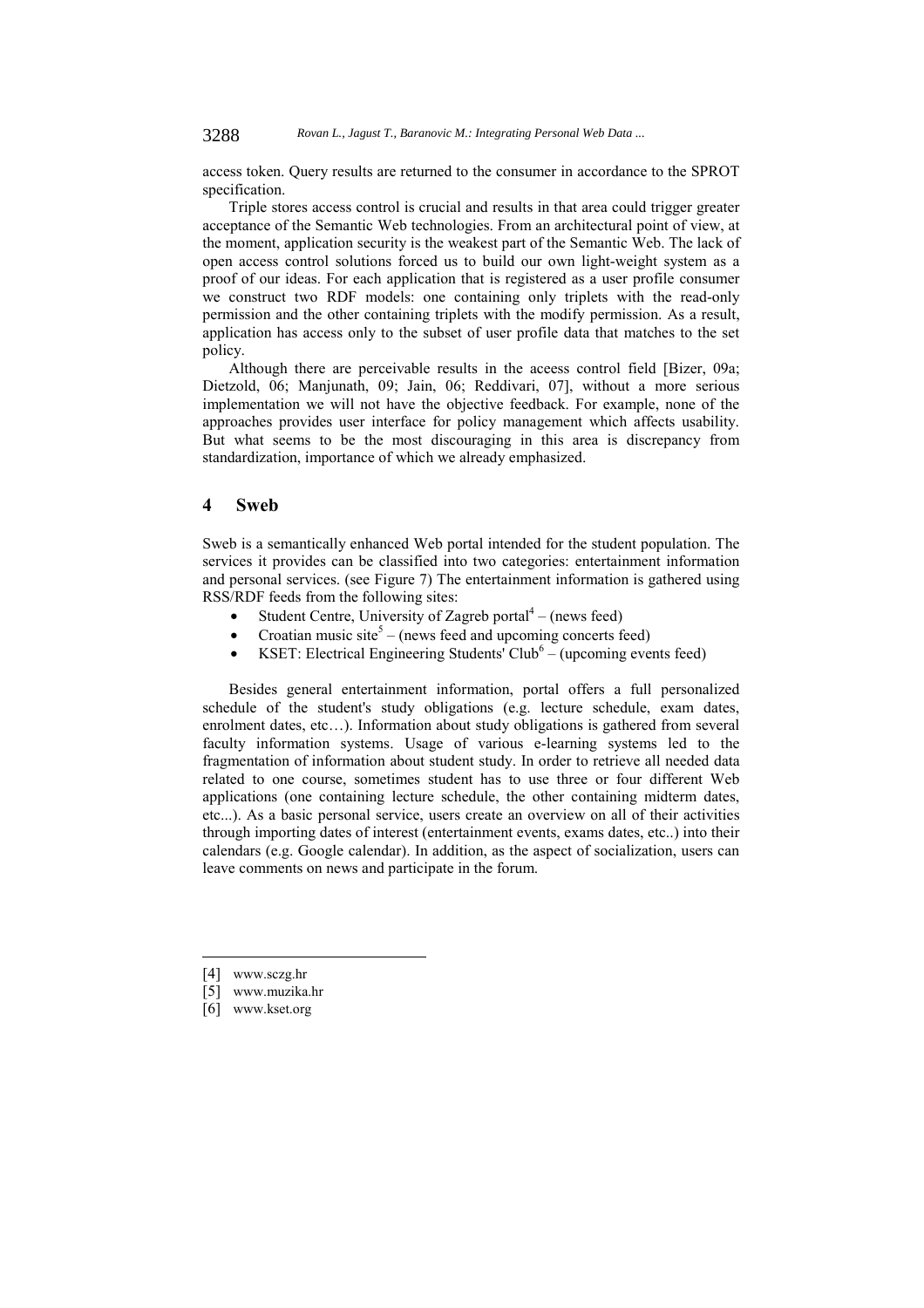| <b>Naslovnica</b><br>Forum                                                                                                                                                      | Semantičke tehnologije<br>O Sweb-u<br>Feedovi                                                                                                                                                         | <b>FER</b><br><b>UniZa</b>                                                                                                                                                                                                                                                                                                                            | <b>Naslovnica</b><br>Forum                                                                                              | Semantičke tehnologije<br>O Sweb-u<br>Feedovi                                                                                                                                                                                                                                                                                                                                                                                                                                                                                                                                                                                                 | <b>FER</b><br><b>UniZa</b>                                                                                                                                                                                                                                                                           |
|---------------------------------------------------------------------------------------------------------------------------------------------------------------------------------|-------------------------------------------------------------------------------------------------------------------------------------------------------------------------------------------------------|-------------------------------------------------------------------------------------------------------------------------------------------------------------------------------------------------------------------------------------------------------------------------------------------------------------------------------------------------------|-------------------------------------------------------------------------------------------------------------------------|-----------------------------------------------------------------------------------------------------------------------------------------------------------------------------------------------------------------------------------------------------------------------------------------------------------------------------------------------------------------------------------------------------------------------------------------------------------------------------------------------------------------------------------------------------------------------------------------------------------------------------------------------|------------------------------------------------------------------------------------------------------------------------------------------------------------------------------------------------------------------------------------------------------------------------------------------------------|
| <b>OpenID</b> login                                                                                                                                                             | Moj Kalendar za: 2009-05-22                                                                                                                                                                           | <b>Najave</b>                                                                                                                                                                                                                                                                                                                                         | OpenID login                                                                                                            | Počinje glazbeni tjedan u SC-u!                                                                                                                                                                                                                                                                                                                                                                                                                                                                                                                                                                                                               | Najave                                                                                                                                                                                                                                                                                               |
| Ulegirani ste kaos<br>http://temiclay.jagust.newpoonid.<br>Mesa potetna stranica<br>Meii podaci<br>Meje aplikacije<br><b>Mell MOAT tagevi</b><br>Logaut<br>Moj kalendar:        | if also immary<br>2: KSET Caffe : KSET Caffe Ako Još slučajno ne znate<br>sto le to<br>desource<br><b>kset</b><br>deviate<br>2009-05-22<br><b>Calidesgription</b><br>http://www.kset.org/events/2030/ | K) Afion (13.05.2003.)<br>OpenID account:<br>Pomati afionski zvok ponovno u Kratul<br>http://<br>Drug mail<br>Viče   Izvor<br>Zapandi me<br>Detroit Metal City (14.05.2003.)<br>Prilerati<br>Anime pertia u 12 loratich epipoda kota<br>Registracija novih korisnika<br>prati diab-<br>Više   Izvor<br><b>RSS feeds</b><br>K: Wilovanie (14.05.2005.) |                                                                                                                         | Ne, oval tiedan nemamo niedan glazbeni festival, ali<br>imamo četiri koncertne većeri. Počevši s današnim<br>danom, ovoga vam tjedna iz glazbenog izloga broj 1<br>izdvalamo: 11.05. CHEER-ACCIDENT (SAD) @ Teatar<br>&TD - polskružna 12.05, BELMA BEŠLIĆ & BERNHARD<br>VIJEST: GAL (Austria/Slovenia/BH) @ Teatar &TD - polukružna<br>13.05. THE NECKS (Australia) + WEASEL WALTER<br>MARCO ENEIDI DUO (SAD) @ Teatar &TD - polukružna<br>14.05. GRAND ARCHIVES (SAD) + THE WOODEN<br>BIRDS (SAD) + POP TILL YOU DROP! (Hrvatska) @<br>Teatar &TD - atri<br>http://purl.org/rss/1.0/item<br>TIP:<br>NASLOV: Počinje glazbeni tjedan u SC-ul | K: Afron (13.05.2009.)<br>Poznati afionski zvuk ponovno u Kestuf<br>Drugi grad<br>Wile   Izvor<br>Detroit Hetal City (14.05.2009.)<br>Anima seria u 12 kratkih epizoda koja<br>prati plazb<br>Wše   Izvor<br>K: Wilovanie (14.05.2009.)                                                              |
| May 2009<br>$\geq$<br>$\leq$<br><b>PUSARESN</b><br>2 <sup>3</sup><br>4 5 6 7 8 2 10<br>ET 12 13 14 15 16 17<br>18 19 20 21 22 23 24<br>25 26 27 28 29 30 31<br><b>DSS feeds</b> | Chris X   Dodaj u moj Google Calendar B<br>Najave događanja za izabrani datum<br>2: KSET Caffe (Više informacija)<br>- Dodat u mot kalendar                                                           | télevatós van predstavlja spektar<br>metal profes form<br>Vile   Izvor<br>Zaboravi Stihove! - Karaoke<br>(1980), 2022(1)<br>Nakon podužen bhivanta, karacke te<br>vračaju u KSET<br>Viie   Izvor<br>deMode + Xerak (16.15.2019.)<br>Astroda + Bank 22.00 - 03.00 Unad<br>25/45hm Karak<br>Vile   Izvor                                                | Aktivni RSS feedovi:<br><b>SCZG</b><br>Hurika.hr Aktualno<br>Hurika,hr Koncerti -<br>Uskoro - Hrvatska<br>KSET RSS feed | AUTOR: davorkabegovic@gmail.com<br>SLBG-<br><b>MÜZIČKI</b>                                                                                                                                                                                                                                                                                                                                                                                                                                                                                                                                                                                    | Wiovanie vam predstavlja spektar<br>metal zvoka kroz<br>Wile   Izvor<br>Zaboravi Stihove! - Karaoko<br>(15.05.2009.)<br>Nakon podužeg izbivanta, karaoke se<br>vradatu u KSET<br>Više   Izvor<br>deMode + Xerak (16.05.2009.)<br>deMode + Yarak 22.00 - 03:00 Lisad<br>25/45km Xerak<br>Wile   Izvor |
| <b>Aktivni RSS foodevi:</b><br><b>SC2G</b><br>Muzika.hr Aktualso<br>Muzika.hr Kencerti - Uskara -<br>Heyateks<br><b>KSET RSS feed</b>                                           |                                                                                                                                                                                                       | ONE WIN CHOICE + ASTPAI +<br>ABF (10.05.2019.)<br>ONE WIN CHOICE (SAD) ASTRAI<br>(Austria) ABF (Hyger<br>Vite   Irvor<br><b>VS: AIR GUITAR CHALLENGE</b><br>(20.05.2009.)<br>Na koncertina često klimal glavom<br>dok ti ja jadna                                                                                                                     |                                                                                                                         | DATUM: 2009-05-11T11:59:51Z<br>http://www.sczg.hr/default.php?<br>L'INC:<br>d=news8newsID=2089#news2089<br>Komentari: Počinje glazbeni tjedan u SC-u!<br>http://www.aczo.hr/news/2089/<br>[2009-05-11]: http://sweb.student.hr/user/Anonymous/<br>This news is great!                                                                                                                                                                                                                                                                                                                                                                         | ONE WIN CHOICE + ASTPAI +<br>ABF (18.05.2009.)<br>ONE WIN CHOICE (SAD) ASTPAI<br>(Austria) ARF (Hryste<br>View   Inver<br><b>VS: AIR GUITAR CHALLENGE</b><br>(20.05, 2009.)<br>Na koncertina često klimaš glavom<br>dok ti te tedna                                                                  |
|                                                                                                                                                                                 |                                                                                                                                                                                                       | Vije   Izvor<br>Death at a Feneral (21.05.2003.)<br>Islindia c Video selezioni pente<br>obitalishe probl<br>Viče   Izvor                                                                                                                                                                                                                              |                                                                                                                         | Tesar<br>http://cweb.student.hr/user/Anonymo<br>Knewerbarn<br>Pošalji                                                                                                                                                                                                                                                                                                                                                                                                                                                                                                                                                                         | Wše   Izvor<br>Death at a Funeral (21.05.2009.)<br>Izliačte s Video sekcijom svoje<br>chitaliska probl<br>Wile   Invor                                                                                                                                                                               |

*Figure 7: Sweb - Student semantic Web portal* 

The great difference in handling entertainment information and information about student study is in the required level of data accuracy and privacy. During the development of personal services, that require high level of data accuracy and security, semantic Web technologies did not prove to be up to a challenge.

# **5 Personalization and customization**

Customization and personalization are two important components of a modern Web portal. Unfortunately, while customization is relatively easy to accomplish with different Web modules for each user group or role, personalization is much more difficult. Additionally, the problem we encountered was that very limited set of data and information was available for meaningful personalization. At the moment, relatively small percentage of overall Web data is stored in the RDF, so conversion from other formats ("on the fly" or "in advance") is necessary. Therefore, to supply our portal with the necessary content, we created RSS/RDF 1.0 feeds on a several existing Web sites, made GRDDL transformation algorithms and opened SPARQL endpoints which were then used as the RDF sources for data collection and manipulation. Unfortunately, due to the highly unstructured and inconsistent data in data models of the existing Web sites, we had to put an enormous effort in order to extract the useful data. As a result, most of the collected data does not provide rich set of information which can be used for profound or fine-grained personalization (eg. news article about a concert does not contain information about music genre or singer/band homepage). Existing tools and data collections (e.g. dbpedia $\frac{7}{2}$ ) are still not powerful and rich enough to easily supplement this gap, especially considering that we use Croatian language in our portal and most of the available data is in English.

<sup>[7]</sup> http://dbpedia.org/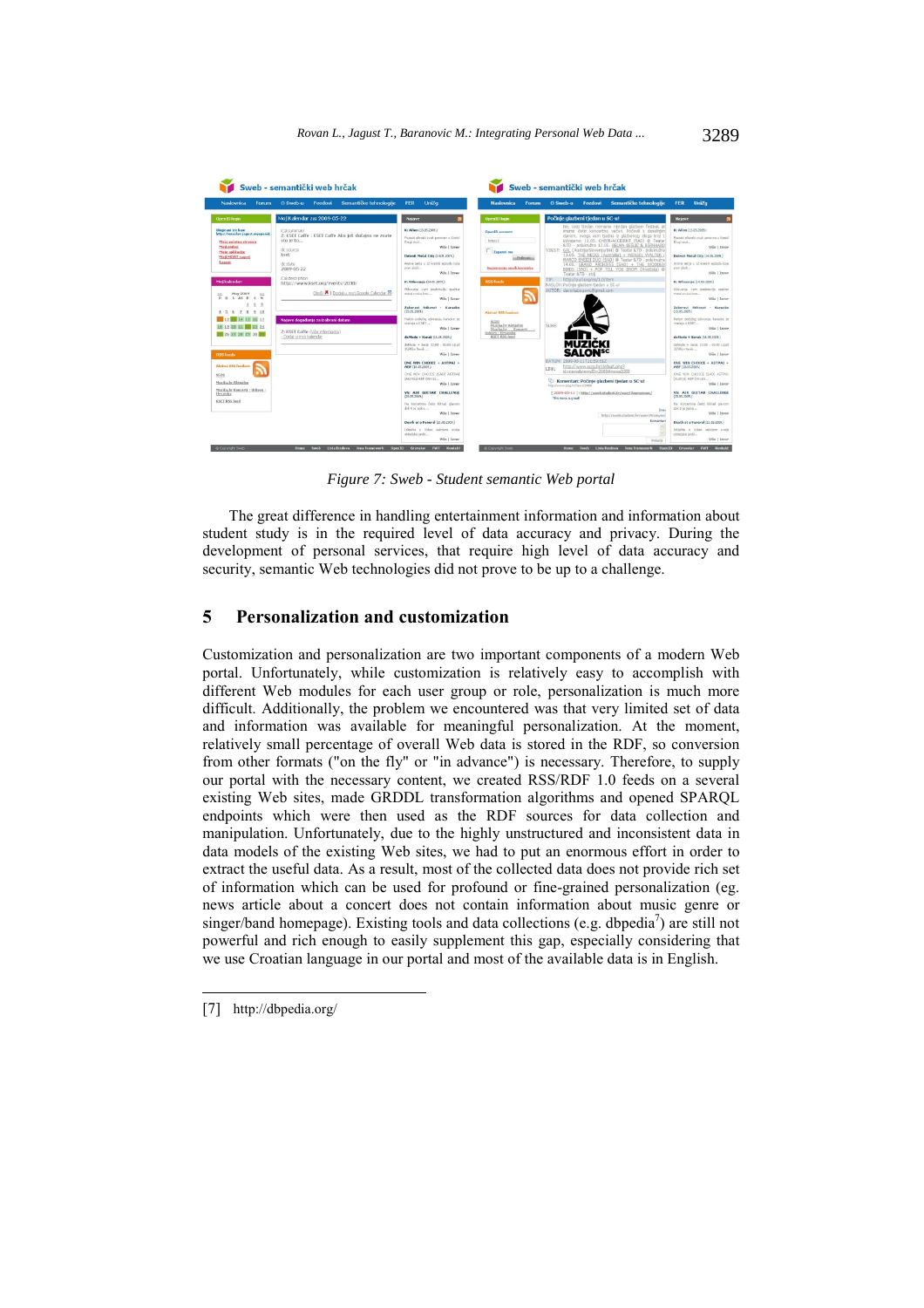Our implementation is based on the user's preferences, surfing habits and created data. Users can create a list of topics that can be used for fuzzy search or approximate analysis (e.g. if news articles and blog posts are described with MOAT [Passant, 08]). Also, the system tracks and counts various user actions and later on can suggest same or similar information. Analysis of the user's behaviour is a common problem [Schmidt, 07], thus we note the need for standardized "user behaviour" ontology. Furthermore, more complicated inferences can be made from collected forum data, comments (described using  $SIOC<sup>8</sup>$ ) or meta data produced by user's friends (connected with foaf:knows attribute) assuming they share the same interests.

### **6 Data integration**

Realization of the Semantic Web vision, caused by the technological inventions, is disjoined in two directions: "Web of tags" and "Web of data". Web 2.0 technologies, primarily Ajax (*Asynchronous JavaScript and XML*), made high user interactivity possible. Even in the non semantic applications, tagging, commenting, reviewing and similar user actions became very popular. In the "Web of tags", user is in the centre, it is she/he who creates data, gives it a well defined meaning and at the end, the one who consumes such data. The other direction is the one towards the "Linked data". Here, developers give meaning to data in the data layer, so wherever that data is presented, it will have the same meaning and every case of ambiguity is eliminated. Without a doubt, the latter path leads to a more complete and more precise solution. However, we believe that the global solution is in combining these two approaches so we have built Sweb in such a manner.

Sweb has two types of content: user created and application generated. To give a meaning to the application generated data we use technologies and methods from the "Linked data" approach. On the other hand, the entertainment information is gathered through RSS/RDF feeds, with data annotation performed during the feed creation. In that area we can not guarantee the information accuracy, but as we do not consider it sensitive, the integration can be achieved using similarity-based approaches. On the other hand, it is necessary that the information about student's study is accurate (eg. time-table, exam dates, etc.), in order not to cause any mishaps. Information about study has been gathered from the legacy databases and published according to "Linked data" principles, using the D2R for data conversion and setting a SPARQL endpoint. We also had a specific use case where it was much easier to provide GRDDL transformation algorithm than to introduce semantics in the data layer. When using GRDDL transformation the one works only with the explanatory semantic information, as that kind of information is usually the only presented to the user. The lack of identifying information tends to be a problem in the integration process. Although we have used the same vocabularies for all of the sources, the problem was in mapping the instances, especially when exact integration is an imperative. Our finding was that the easiest approach, and the one that promises scalability, was in the *partial centralization of the data*. Used approaches are explained in Section 6.2.

<sup>[8]</sup> http://sioc-project.org/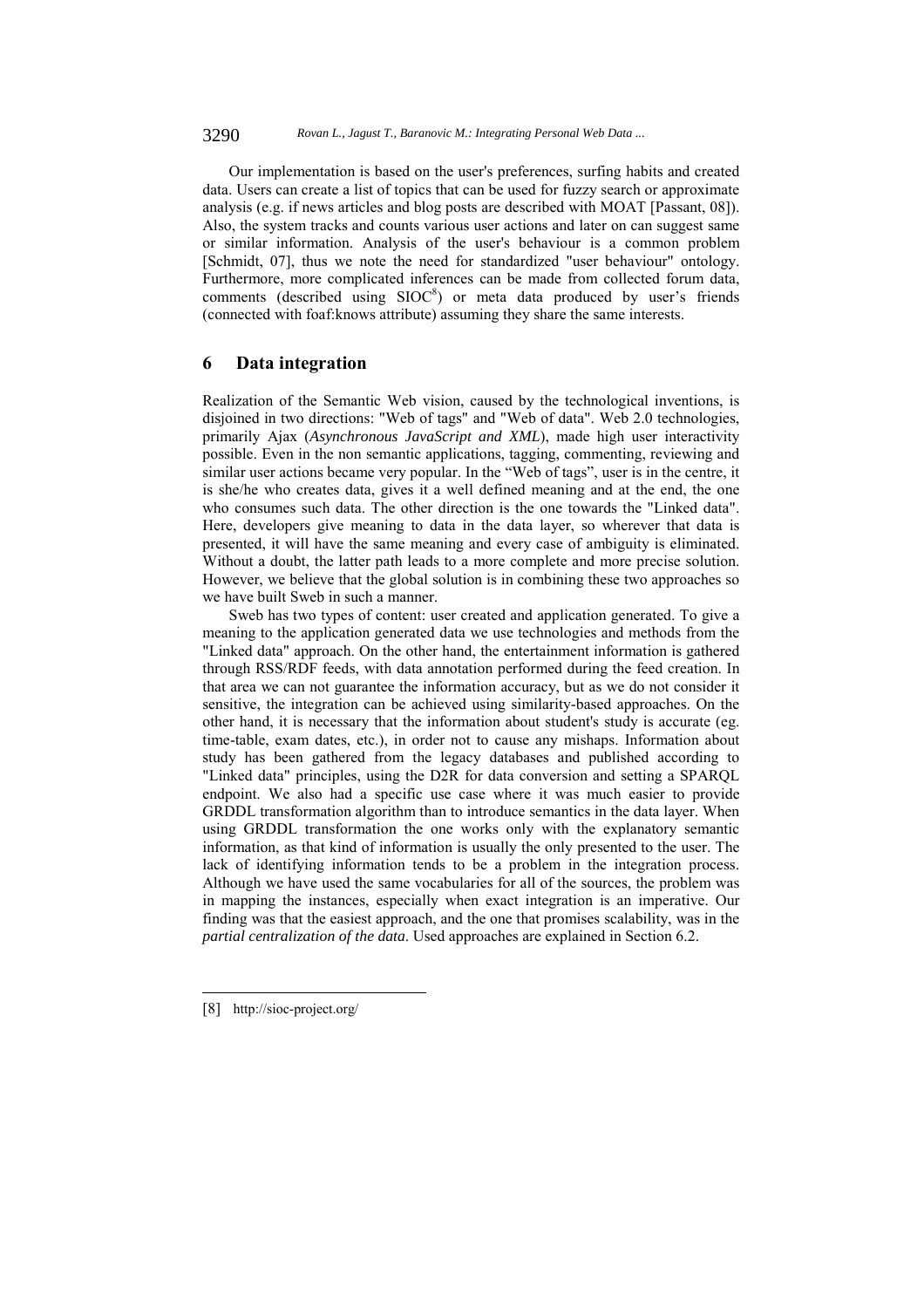Integration process is carried out in the following steps: 1) retrieve data, 2) transform data, 3) merge data. Second step is needed only when the fetched data is not in the RDF, but in some other form.

#### **6.1 Retrieving and transforming data**

Portals usually cover a specific domain and, according to current Semantic Web standards, a set of data sources they use has to be explicitly defined. It is important to ensure that the application functions well even when the data sources are unavailable, which is the scenario that must be taken into account. Ensuring continuous functioning of the application in the case of the data source failure is one of the architectural requirements we have set - the reliability. As we previously discussed, the data sources that portal uses can be a protected access data sources. Semantic retrieval of the publicly available data is unambiguous; it is a SPROT query or a service (eg, GRDDL, RSS / RDF feed, etc.). However, access to protected data sources is different and requires a further explanation. For the protected data access we suggest the identity management system proposed in this research. In this case, the user is the one who initiates communication with an application that contains protected data, and all the other communication takes place between two applications, without user intervention. Figure 8 shows the communication between a semantic Web portal (Web application 1) and the protected application (Web application 2) using the proposed system for identity management.



*Figure 8: Web applications communication*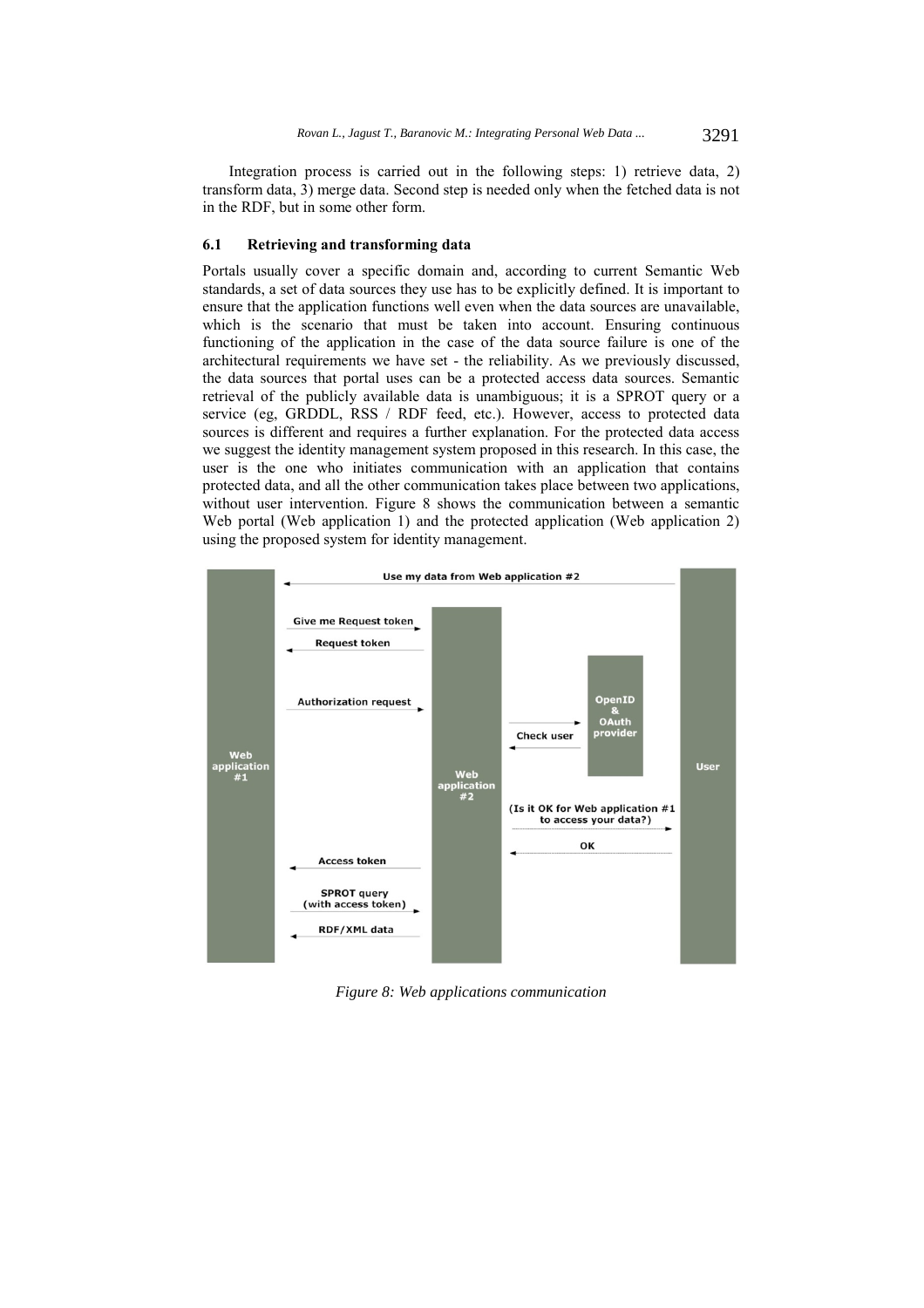#### **6.2 Merging data**

After the transformations were done, all of the data was available as a set of RDF graphs. The next step was to connect these graphs into a single RDF graph, which was then used in our application. Although, most of the resources used in Sweb are described using the vocabularies we provided, model discrepancy emerged and creating unified model proved to be a problem. Throughout development we used only a dozen of vocabularies, mostly standard ones (e.g. FOAF, SIOC, dc, iCal, etc.). Even on such a small set of vocabularies, and with good domain understanding by developers, bridging the data was a demanding task. Besides setting connections on the schema level, links had to be set on the instance level as well. Integration on the instance level proved to be a major problem for the data that needed complete accuracy as explained in the following text. Depending on the data type we propose the following integration mechanisms:

- 1. *Personal data* Integration of user's personal data islands is easily achieved by introducing a *global unique identifier.* Used in the combination with single sign-on mechanism, it provides unambiguous integration process that keeps the data privacy and security uncompromised.
- 2. *Data requiring the full accuracy*  It is possible for two entities to have all property values equal, besides the identifying URIs, but still represent two different real world objects. For example, there are different courses with different IDs, but with the same name, number of ECTS, enrolment semester, lecturer, etc… Obviously, none of the common interlinking methods (similarity checks) solves this case. We could not find any appropriate solution that provides autonomy of the sources in the semantic data publishing process, and at the same time to be completely automatic, yet accurate. Our solution composes of imposing constraint on the data publishing process. All entities that could be ambiguous use just one *global identifying URI*. The problem is how to choose a global URI? In our case study, for every entity included in multiple applications it can be determined which application is an "entity owner", it is the application where such entity is being created. The URI published from that application is chosen as the *global identifying URI.* The result of this approach is scalability, as no need for manual mapping is required when a new source is added.
- 3. *Data not requiring the full accuracy* When ambiguity in the data integration is acceptable, any kind of similarity check on the entity properties can be implemented. So, to allow user to participate in the data mapping process, we introduced annotation (tagging) of the news and the forum content. It was implemented with MOAT. The links made in such manner, of course, could not be taken with certainty as they rely on user's accuracy. However, this approach had additional value, as stated in the [Hausenblas, 08], allowing users to generate content can speed up the semantic enrichment of the Web.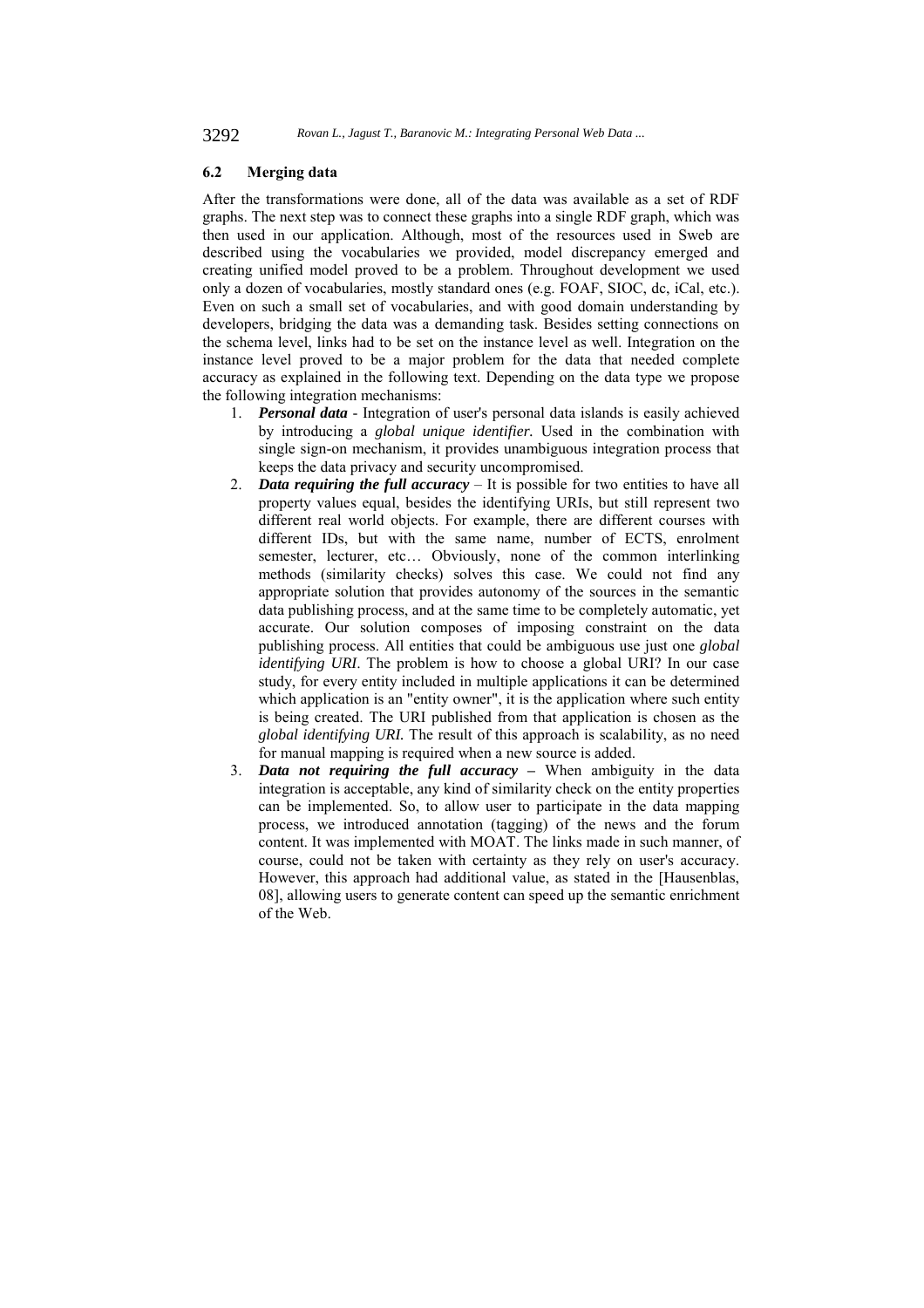### **7 Architecture overview**

While creating Sweb, we verified the proposed architecture of a Semantic Web portal. Since Sweb integrates publicly available information and the protected user data, through its production, the identity management system and proposed content exchange protocols were also verified. The implementation showed to what extent the application architecture can be set to meet technical requirements at the moment. Overview of the trade-offs we had to make in the architecture are showed in the Table 7. Table shows that the security requirement is satisfied. The main problem is lack of access control on the permanent data stores, as well as access to the SPARQL endpoint. The proposed data exchange mechanisms partially solves the problem, but it also would have significant benefit from access control mechanisms. Maintenance and scalability are affected by the number of non-semantic data sources. For each data source we had to write a separate transformer which converts data into the RDF.



*Figure 9: Sweb high-level architecture* 

Data integration has a considerable impact on maintenance and scalability. Since it is impossible to use the automatic integration, because the full data accuracy is required, each change of the data source requires manual update of the ontology mapping, and, in some cases, an agreement and Unification of different identifiers. To implement the content tagging feature in the Sweb, the MOAT server was created. Communication between the MOAT server and Sweb was accomplished as in the Figure 5, and its deployment did not reveal any possible problem. The implemented identity management system has a potential single point of failure. In the event of system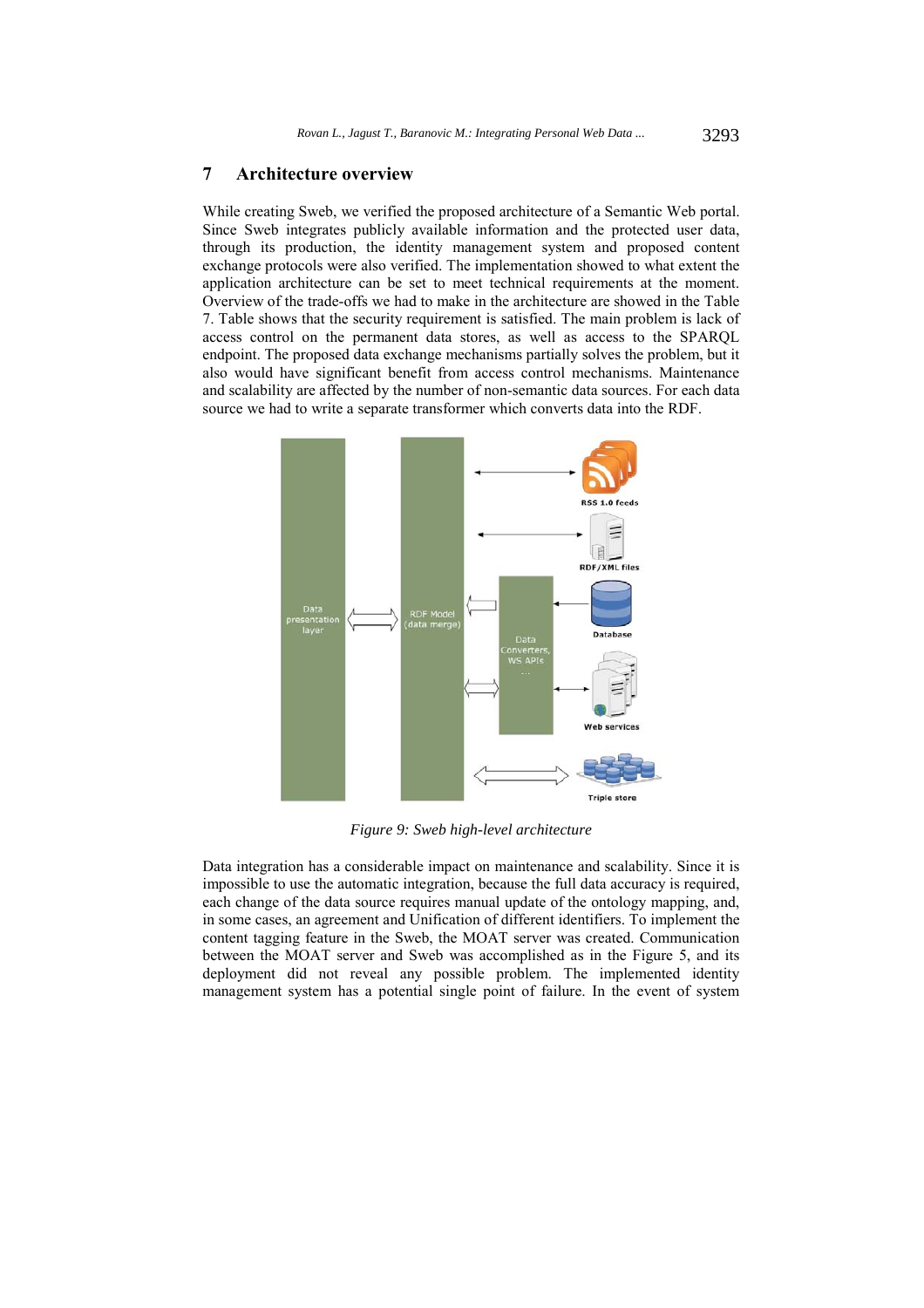failure users will be denied access to multiple applications. We paid special attention on providing usability, as our opinion is that current Semantic Web technologies are not suited for general public, and usually require some basic knowledge of Semantic Web purposes. There is no any visible sign of semantic technologies on the application interface, although portal is completely based on it. Presented data is annotated (wherever possible) using RDFa (Resource Description Framework attributes) [Adida, 09], so any RDFa aware browser or browser plug-in (e.g. Semantic Radar) can make use of it. Using RDFa in presentation layer enables interoperability. To additionally support interoperability we put an effort in opening access to our user generated content for other services, as we already prepared it for integration using SIOC and MOAT. But, we could not find any other service to communicate with. There is also export feature for user's data (in RDF/XML or vCard format), and a number of available RSS 1.0 feeds, which could be used in a similar way we used RSS feeds in our project.

|                                                   | maintainability                                                                   | <b>Security</b>                        | usability                                            | Scalability                                 | robustness<br>and<br>reliability                                        | Interoperability |
|---------------------------------------------------|-----------------------------------------------------------------------------------|----------------------------------------|------------------------------------------------------|---------------------------------------------|-------------------------------------------------------------------------|------------------|
| single sign-<br><sub>on</sub>                     | not part of<br>W3C<br>standards:<br>possible<br>compatibility<br>problems         | no trade-offs                          | no trade-offs                                        | no trade-<br>offs                           | single point<br>of failure                                              | no trade-offs    |
| data<br>storage                                   | no trade-offs                                                                     | lack of<br>control access<br>solution  | need for better<br>administration<br>tools           | not tested<br>on large<br>triple<br>number  | not tested                                                              | no trade-offs    |
| RSS/RDF,<br><b>GRDDL</b><br>data<br>aggregation   | hard to achieve<br>generalization,<br>usually needs<br>custom<br>handling         | only for<br>publicly<br>available data | information<br>could be<br>delayed due to<br>caching | new source<br>needs<br>custom<br>touch      | assured<br>handling of<br>possible<br>source<br>failure                 | no trade-offs    |
| <b>SPPAROL</b><br>endpoint<br>data<br>aggregation | no trade-offs                                                                     | not part of<br>W3C<br>standardization  | no trade-offs                                        | no trade-<br>offs                           | possible<br>problems<br>on large<br>databases<br>using D <sub>2</sub> R | no trade-offs    |
| Data<br>integration                               | need for<br>reconciliation<br>on higher level<br>(partial data<br>centralization) | not part of<br>W3C<br>standardization  | not fully<br>automated                               | need for<br>additional<br>custom<br>mapping | possible<br>failure in<br>case of<br>source<br>structure<br>changes     | no trade-offs    |
| Data<br>tagging                                   | no trade-offs                                                                     | no trade-offs                          | no trade-offs                                        | no trade-<br>offs                           | no trade-<br>offs                                                       | no trade-offs    |
| User<br>interface                                 | no trade-offs                                                                     | no trade-offs                          | no trade-offs                                        | no trade-<br>offs                           | no trade-<br>offs                                                       | no trade-offs    |

*Table 2: Main architectural aspects* 

### **8 Related work**

Even though a significant work has been done in the semantic Web portals development area, since the Semantic Web vision has changed and semantic technologies followed that change, none of the semantic Web portal solutions can be taken as a relevant and serve as a prototype. For instance, in the survey on the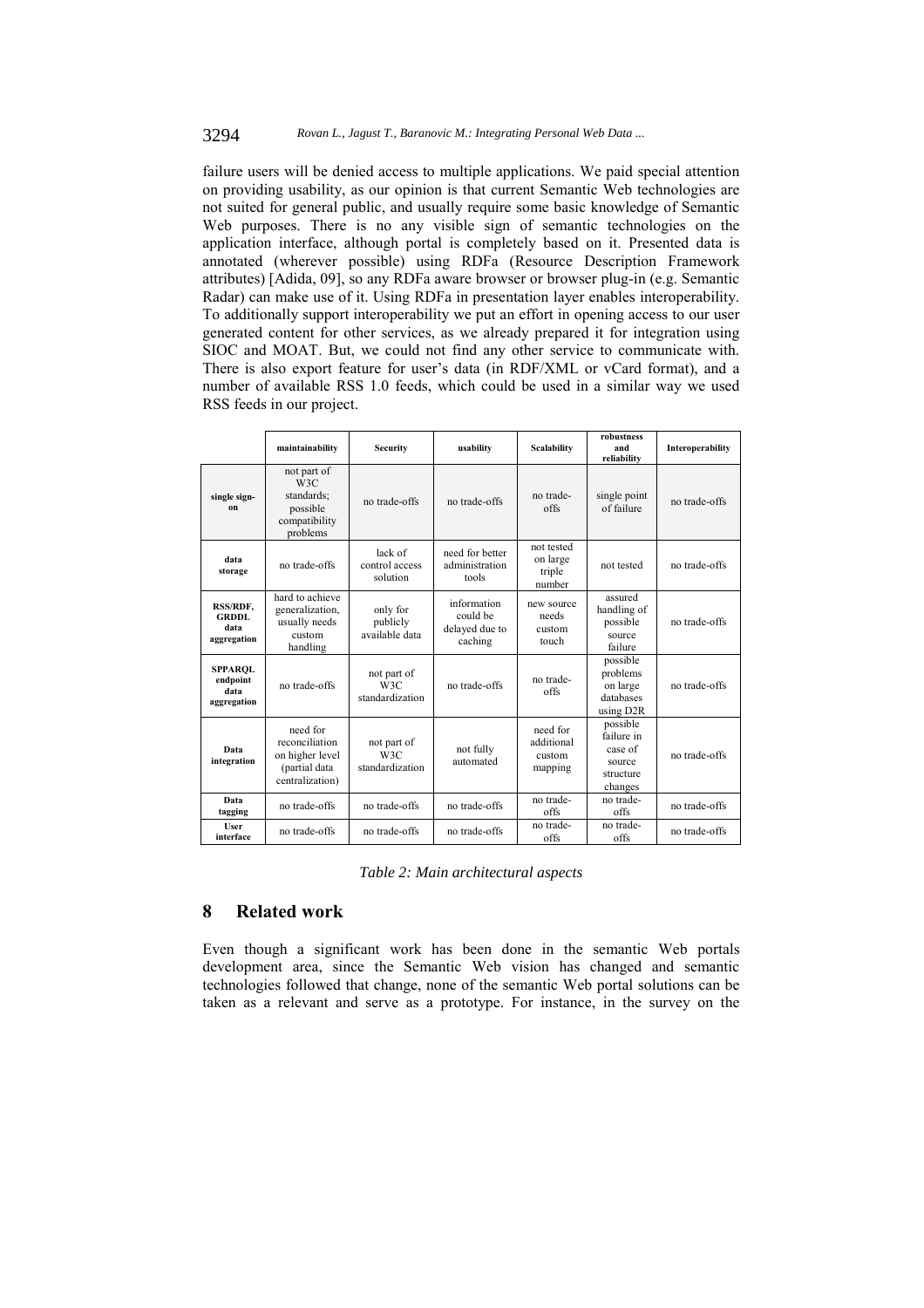semantic Web portals that was taken in the year 2004 [Lausen, 05], none of the solutions under consideration deals with the heterogonous data sources integration. The MuseumFinland project [Hyvönen, 05] is a typical implementation of the semantic portal pattern, but still does not support dynamic integration and data retrieval. [Bellekens, 07] presented an approach that resembles ours in a dynamic data integration and personalization, but does not tackle the integration of the personal data.

The work of [Hausenblas, 08] has the most resemblances to our own work. They emphasize the important issues regarding the synergy of the semantic Web and Web 2.0 and argue the usability of non reliable data interlinking. However, as they consider only publicly available data, we could not base our approach on their findings.

The importance of identity management and single sign-on in the Semantic Web context has already been recognized and intensive research in this field is in progress. [Bojars, 08; Mostarda, 09] The idea of using FOAF for describing user profile was already presented in several studies [Ankolekar, 06; Grzonkowski, 05; Kruk, 04]. Our approach is not limited on using just one vocabulary as it is very likely that FOAF will not be enough when we exceed this proof-of-concept phase.

We argue that e-mail address cannot be used as an identifier, which is suggested in approaches [Grzonkowski, 05; Kruk, 04] as it is sometimes considered to be a private data. Further, as we prioritize privacy and security as well as correctness of the data, we fully entrust user in setting the explicit access rules. Approach suggested in [Grzonkowski, 05; Kruk, 04] can be used in social applications not containing any sensitive data since calculating the trust between people based on "percentage of friendship" is error prone and not controlled by the user. In our approach users define explicit access rules for the applications consuming user profile data.

# **9 Conclusion**

The main goal of this research was to develop a solution that would automate user's repetitive tasks while using the Web. Our research has shown the basic functionalities that have to be implemented in order to achieve such solution. These are: data aggregation, data integration and personalization. We have recognized that the Semantic Web technologies could facilitate the implementation of these functionalities, so we have proposed semantically enhanced Web portal. As these technologies are still rather new, we set architectural requirements that our solution had to satisfy in order to evaluate maturity and completeness of the Semantic Web technologies as its building blocks. We argue that the major drawback at the moment is security, more precisely, assuring data privacy and protection. To achieve an automated authenticated access to user's private data, we introduced an identity management system for the Semantic Web environment and proposed several extensions of the existing technologies. We have recognized OAuth, alongside well standardized Semantic Web technologies, with the SPARQL protocol as the fundamental technology for our approach. Our solution was verified by creating a prototype of a semantically enhanced Web portal that uses developed identity management system to achieve authorized access to user's personal data.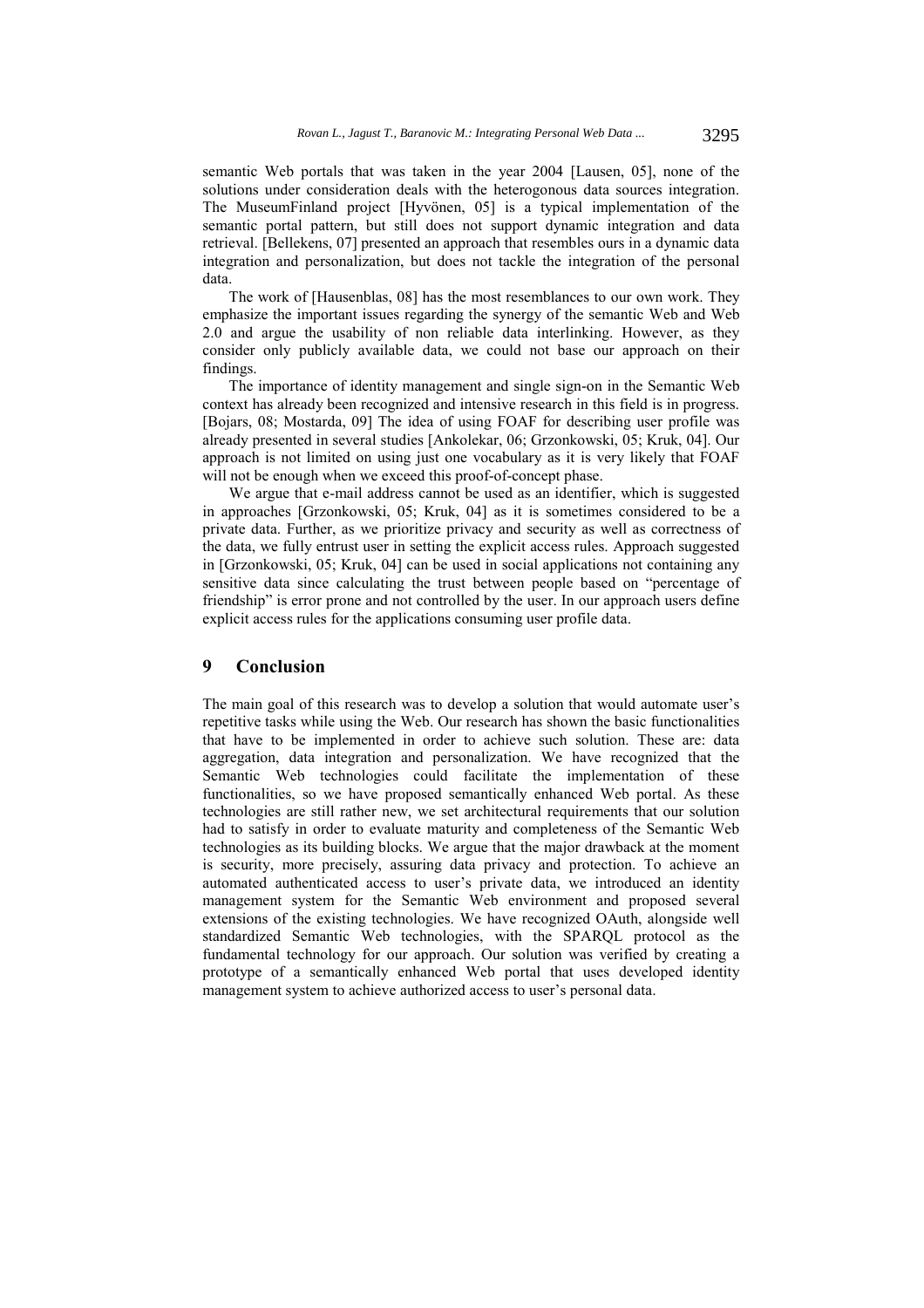3296 *Rovan L., Jagust T., Baranovic M.: Integrating Personal Web Data ...*

Future work encompasses integration of more advanced access control framework instead of the one we developed only to prove our hypothesis. We also intend to enlarge the number of data sources portal relies on, as the lack of data significantly restrained us in estimating personalization process quality.

#### **Acknowledgements**

The presented work was funded by Croatian Ministry of Science, Education and Sports, record no. 036-0361983-2012. The authors would like to thank the funding agency for their support.

# **References**

[Adida, 09] Adida, B. and Birbeck, M., RDFa primer 1.0: Embedding rdf in XHTML, 2009, www.w3.org/TR/xhtml-rdfa-primer/

[Ankolekar, 06] Ankolekar, A. and Vrandecic, D., "Personalizing Web surfing with semantically enriched personal profiles", Proc. Semantic Web Personalization Workshop, (Budva, Montenegro, 2006).

[Atwood, 09] Atwood, M., Conlan, R., et. Al., OAuth Core 1.0, 2009, http://oauth.net/core/1.0/

[Battle, 08] Battle, R. and Benson, E. "Bridging the semantic Web and Web 2.0 with Representational State Transfer (REST)", Web Semantics: Science, Services and Agents on the World Wide Web, 6 (1) (2008), 61-69.

[Bellekens, 07] Bellekens, P., Aroyo, L., Houben, G., Kaptein, A. and Van Der Sluijs, K. "Semantics-Based Framework for Personalized Access to TV Content: The iFanzy Use Case", Lecture notes in computer science, 4825(2007), 156 - 165.

[Berners-Lee, 10] Berners-Lee, T.: 'Linked data', http://www.w3.org/DesignIssues/LinkedData.html, 2.9.2010.

[Bizer, 09a]Bizer, C., Cyganiak, R., Heath, T.: 'How to publish linked data on the Web', http://www4.wiwiss.fu-berlin.de/bizer/pub/LinkedDataTutorial/

[Bizer, 09b] Bizer, C. and Cyganiak, R. "Quality-driven information filtering using the WIQA policy framework", Web Semantics: Science, Services and Agents on the World Wide Web, 7 (1) (2009), 1-10.

[Bizer, 09c]Bizer, C., Schultz, A.: "The berlin sparql benchmark", International Journal On Semantic Web and Information Systems-Special Issue on Scalability and Performance of Semantic Web Systems, (2009)

[Bojars, 08] Bojars, U., Passant, A., Breslin, J. and Decker, S., "Social network and data portability using semantic Web technologies", Proc. BIS (Workshops), (2008), 5-19.

[Brickley, 09] Brickley, D. and Miller, L., FOAF vocabulary specification 0.91, 2009, http://xmlns.com/foaf/spec/

[Clark, 09] Clark, K., SPARQL protocol for RDF, 2005, www.w3.org/TR/rdf-sparql-protocol/

[Clarke, 04] Clarke, R. Identity Management: The Technologies, Their Business Value, Their Problems, Their Prospects. Xamax Consultancy Pty Ltd, Melbourne, Australia, (2004).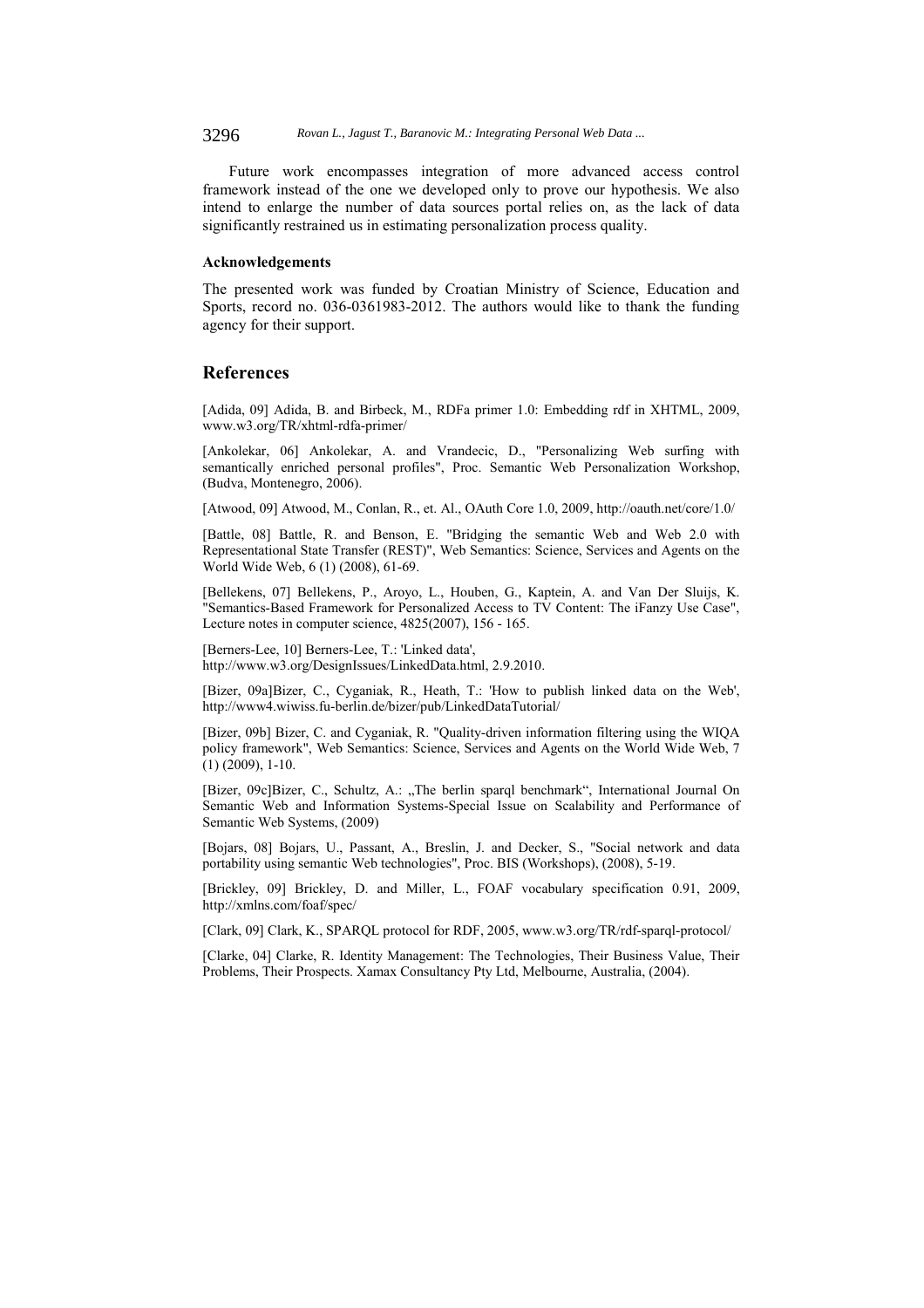[Dietzold, 06] Dietzold, S. and Auer, S., "Access control on RDF triple stores from a semantic wiki perspective", Proc. 2nd Workshop on Scripting for the Semantic Web at ESWC2006, (Budva, Montenegro, 2006).

[Fitzpatrick, 09] Fitzpatrick, B. et al., OpenID Authentication 2.0, 2009, http://openid.net/specs/openid-authentication-2\_0.html

[Grzonkowski, 05] Grzonkowski, S., Gzella, A., Krawczyk, H., Kruk, S., Moyano, F. and Woroniecki, T., "D-FOAF-Security Aspects in Distributed User Managment System", Proc. IEEE International Conference on Technologies for Homeland Security and Safety (TEHOSS 2005), (Gdansk, Poland, 2005).

[Hassanzadeh, 09] Hassanzadeh, O. and Consens, M., "Linked Movie Data Base", Proc. 2nd Linked Data on the Web Workshop (LDOW2009), (2009).

[Hausenblas, 08] Hausenblas, M., Halb, W. and Raimond, Y., "Scripting User Contributed Interlinking", Proc.  $4<sup>th</sup>$  Workshop on Scripting for the Semantic Web (SFSW 08), (Tenerife, Spain, 2008).

[Hyvönen, 05] Hyvönen, E., Mäkelä, E., Salminen, M., Valo, A., Viljanen, K., Saarela, S., Junnila, M. and Kettula, S. "MuseumFinland—Finnish museums on the semantic Web", Web Semantics: Science, Services and Agents on the World Wide Web, 3 (2-3) (2005), 224-241.

[Jain, 06] Jain, A. and Farkas, C., "Secure resource description framework: an access control model", Proc. Eleventh ACM symposium on Access control models and technologies, (2006), ACM New York, NY, USA, 121-129.

[Kruk, 04] Kruk, S., "Foaf-realm-control your friends' access to the resource", Proc. 1st Workshop on Friend of a Friend, Social Networking and the (Semantic) Web (FOAF Galway), (Galway, Ireland, 2004), 1-9.

[Lausen, 05] Lausen, H., Ding, Y., Stollberg, M., Fensel, D., Hernández, R. and Han, S. "Semantic Web portals: state-of-the-art survey". Journal of Knowledge Management, 9 (5) (2005). 40-49.

[Liang, 10] Liang T-P, Yang Y-F, Chen D-N, Ku Y-C. A Semantic Expansion Approach to Personalized Knowledge Recommendation. Decision Support Systems 2008; 45(3): 401-412

[Manjunath, 09] Manjunath, G., Sayers, C., Reynolds, D., KS, V., Mohalik, S., Badrinath, R., Recker, J. and Mesarina, M., Semantic Views for Controlled Access to the Semantic Web, 2009, http://www.hpl.hp.com/techreports/2008/HPL-2008-15.html?mtxs=rss-hpl-tr

[Miyata, 06]Miyata, T., Koga, Y., Madsen, P., Adachi, S., Tsuchiya, Y., Sakamoto, Y., Takahashi, K.: 'A survey on identity management protocols and standards', IEICE TRANSACTIONS on Information and Systems, 2006, 89, (1), pp. 112-123

[Mostarda, 09] Mostarda, M., Palmisano, D., Zani, F. and Tripodi, S., "Towards an OpenIDbased solution to the Social Network Interoperability problem", Proc. W3C Workshop on the Future of Social Networking, (2009).

[Murugesan, 07] Murugesan S.: "Web Application Development: Challenges and the Role of Web Engineering". in "Web engineering: modelling and implementing Web applications", Springer, (2007), 7-32.

[Notoatmodjo, 07] Notoatmodjo, G. Exploring the 'Weakest Link': A Study of Personal Password Security. , MSc Thesis, Computer Science Department, The University of Auckland, New Zealand, (2007).

[OpenID, 09] OpenID, 2009, http://openid.net/